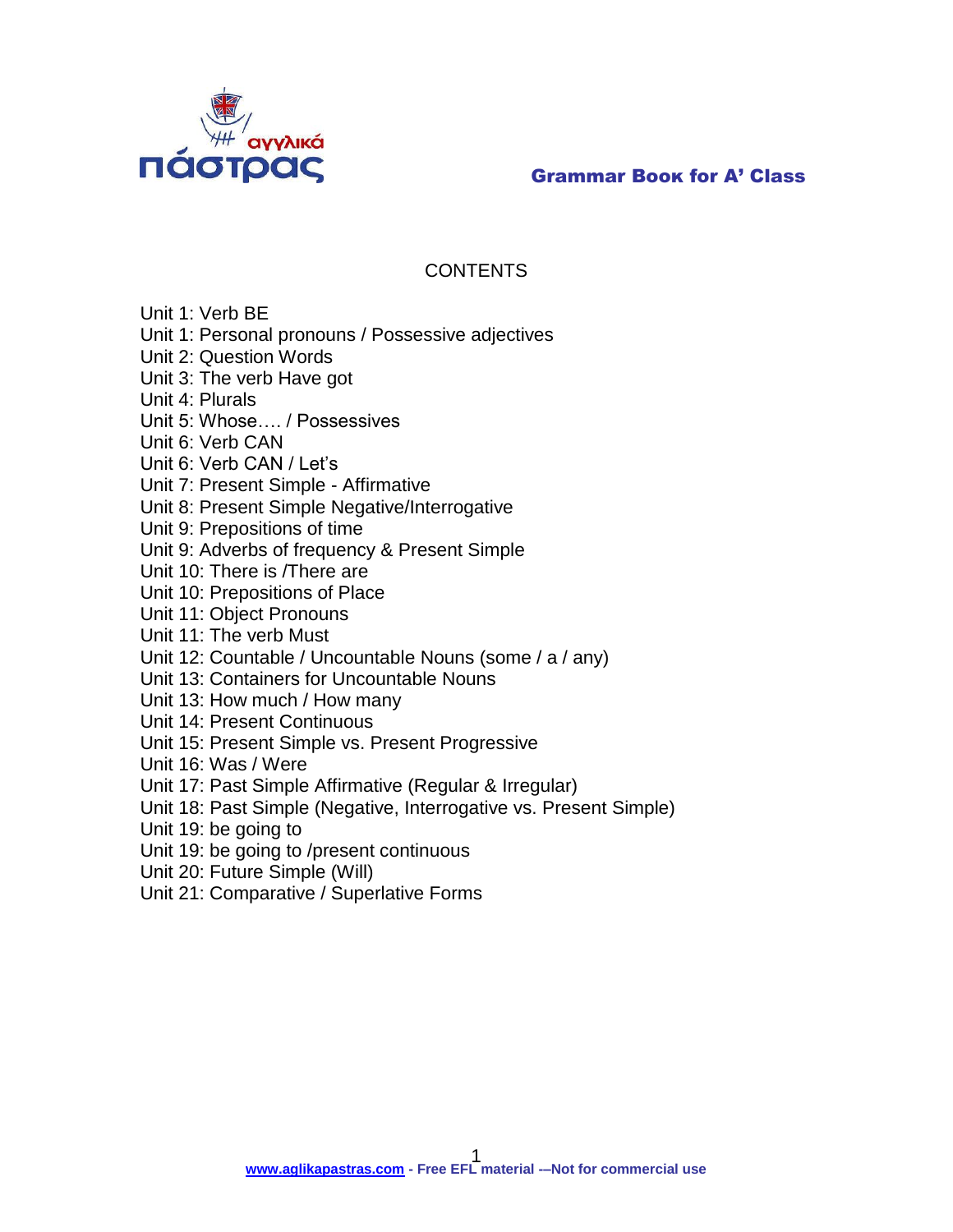

## Unit 1: Verb BE

A. Complete the sentences with the correct form of the verb **be**.

1. -Hello! ……… you the new student? -Yes, I ………! Who ……… you? -I ……… John. What's your name? -My name is Jenny. And who ……… that woman? -She ……… our teacher. She ……… amazing!

2. -……… Tom good at football? -No, he ……… . And you? -No, I ………, but I ……… good at basketball. -Me and my friends ……… good at basketball but we ……… good at tennis.

## Unit 1: Personal pronouns / Possessive adjectives

## B. Circle the correct words:

This is a photo of me and **(1) me / my** friends. This is my best friend. **(2) He's / His** name is Josh and **(3) his / he's** eleven years old. **(4) He's / his** very clever and he is a very good student. This is my other friend, Helen and this is **(5) she / her** twin brother, Anthony. **(6) They're / Their** ten years old and they have a very cute dog. Here is **(7) their / they're** dog. **(8) It's / its** name is Cesar. Is this a photo of **(9) you're / your** class? Show me **(10) your / you're** friends!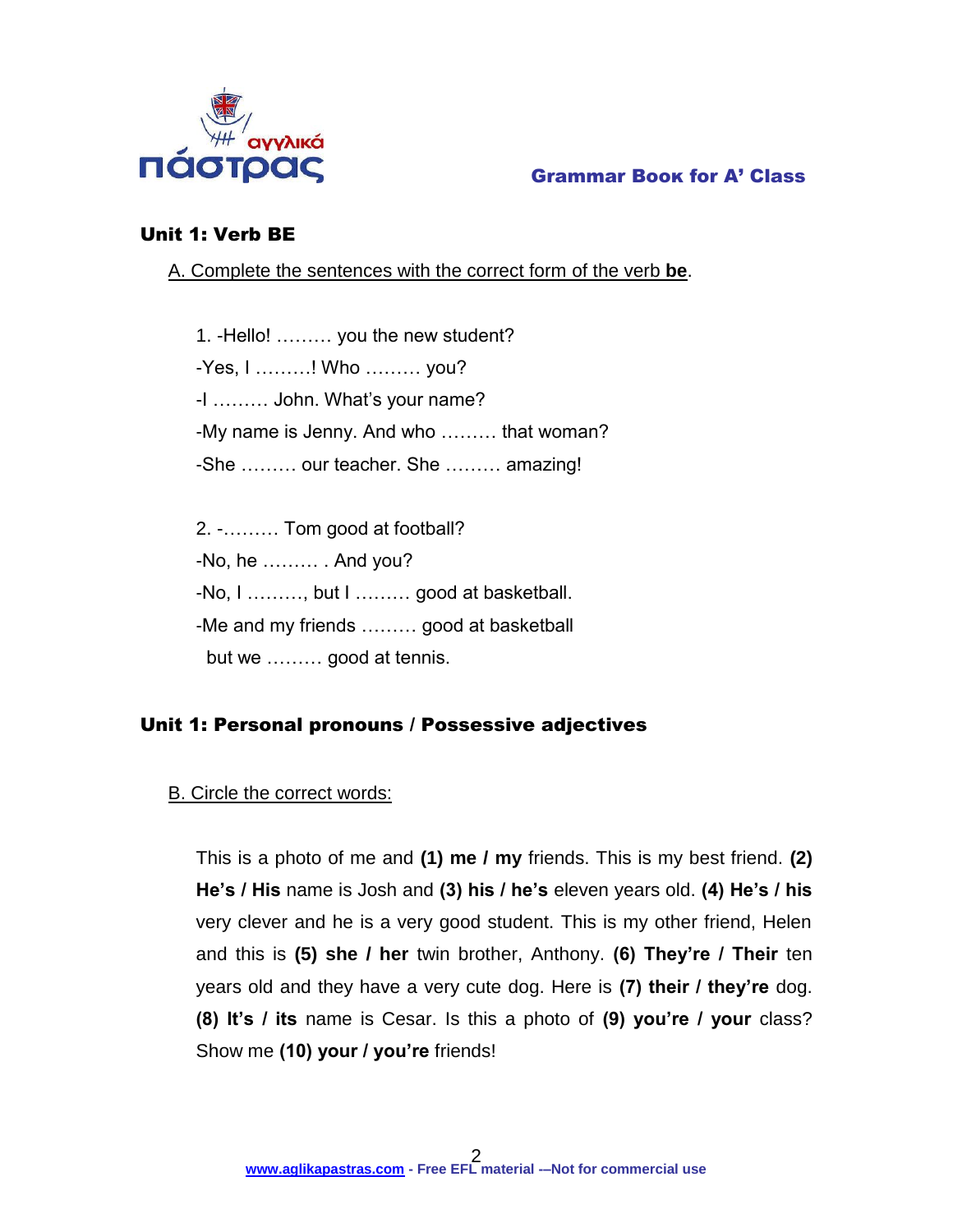

## Unit 2: Question Words

## A. Complete the questions with **who, what, where, how.**

- 1. -Hello! ……… 's your name? -I'm Angela. ……… are you? -I'm John. ……… old are you? -I'm ten years old. And you? -I'm eleven. ……… are you from? -I'm from Canada. -Cool! Welcome to Greece!
- 2. -Hey Tom! ……… are you? -I'm fine, thank you. Andyou?
- 3. -……… is your favourite actress? -My favourite actress is Zooey Deschanel. -……… is she from? -She is from Los Angeles.
- 4. -……… is that? -He is our new neighbour. He is mysterious. -……… is he going with that big plastic bag?
- 5. -……… 's the time? -It's half past five.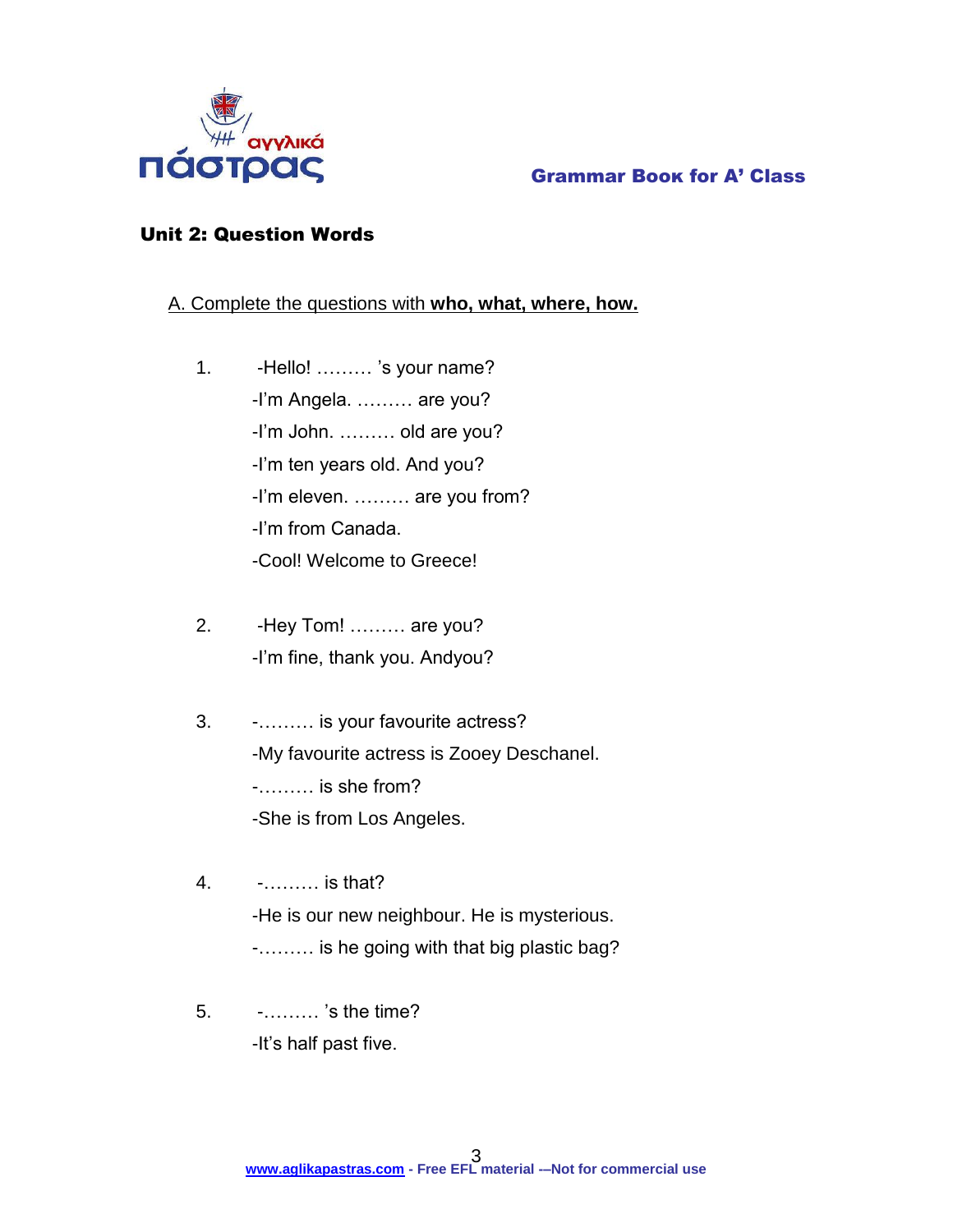

## Unit 2: Question Words

## B. Complete the questions with **who, what, where, how.**

- 1. ……… are they? They are at home.
- 2. ……… is your favourite film?
	- My favourite film is *The Nightmare before Christmas*.
- 3. ……… old are you? I'm twelve years old.
- 4. ……… 's your favourite sport? My favourite sport is football.
- 5. ……… is your favourite singer? My favourite singer is Katy Perry.
- 6. ……… is Sally from? She is from Australia.
- 7. ……… is he? He is my dad.
- 8. ……… are you? I'm fine, thank you.
- 9. ……… are you going? I'm going to school.
- 10. ……… is your best friend? My best friend is James.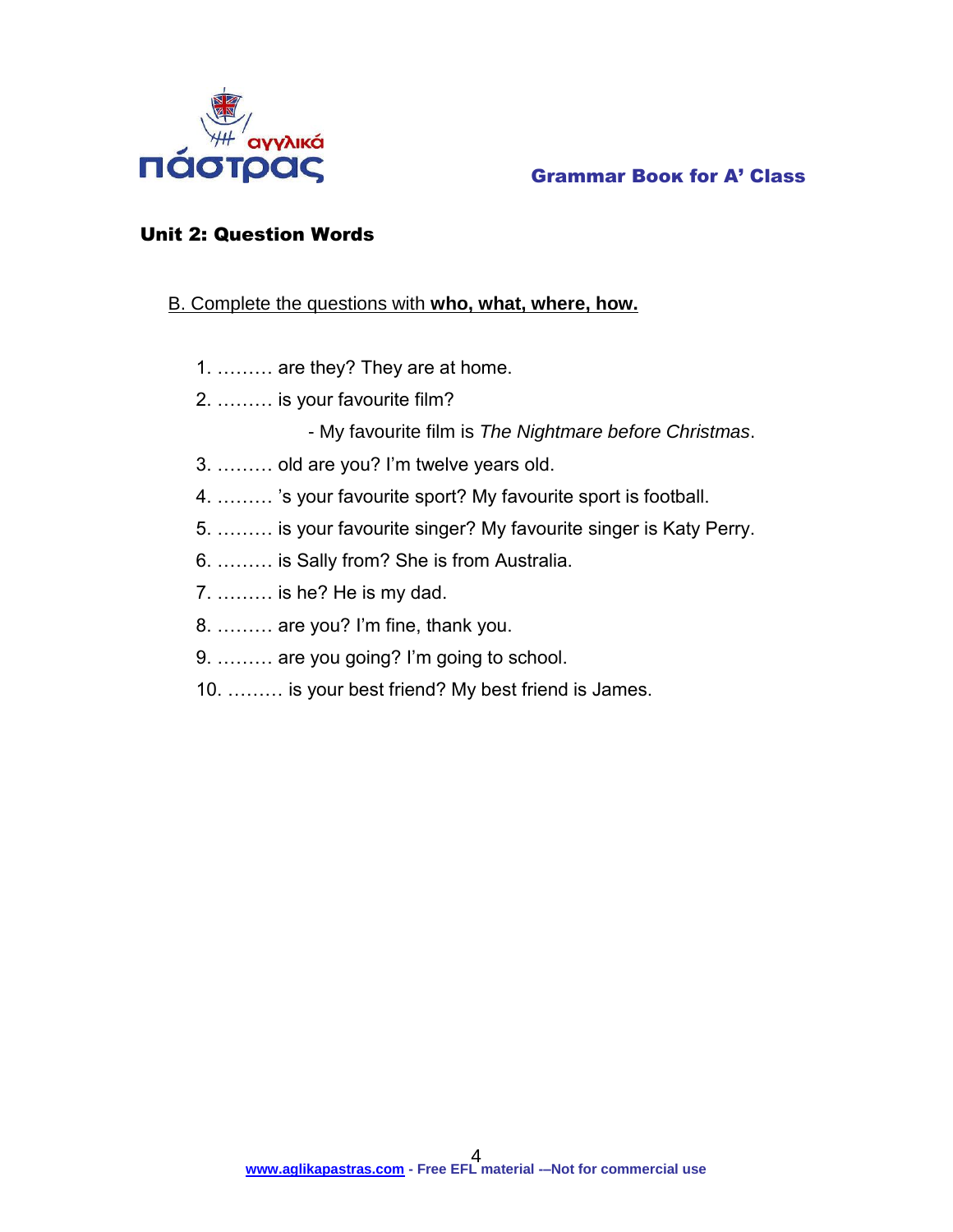

## Grammar Βοοκ for A' Class

## Unit 3: The verb Have got

## A. Complete the sentences with **have got** or **has got**.

- 1. Emily ……………………… two brothers and one sister. Her brothers ……………………… blue eyes and her sister ……………………… green eyes. They ……………………… brown hair.
- 2. -…………… you ………… a pet? -Yes, I ……………………… a dog but I ……………………… a cat.
- 3. -…………… he ………… a mobile phone? -No, he ………………………, but I ……………………… .

## B. Complete the sentences with **have got** or **has got**.

- 1. We ……………………… lots of pets. We love animals!
- 2. Jack ……………………… many friends.
- 3. -…………… you ………… a camera?

-Yes, I ……………………….

- 4. She ……………………… any brothers or sisters.
- 5. You ……………………… a beautiful house!
- 6. Peter ……………………… a skateboard.
- 7. -…………… you ………… your cap with you? -No, I ………………………, but I ……………………… my sunglasses.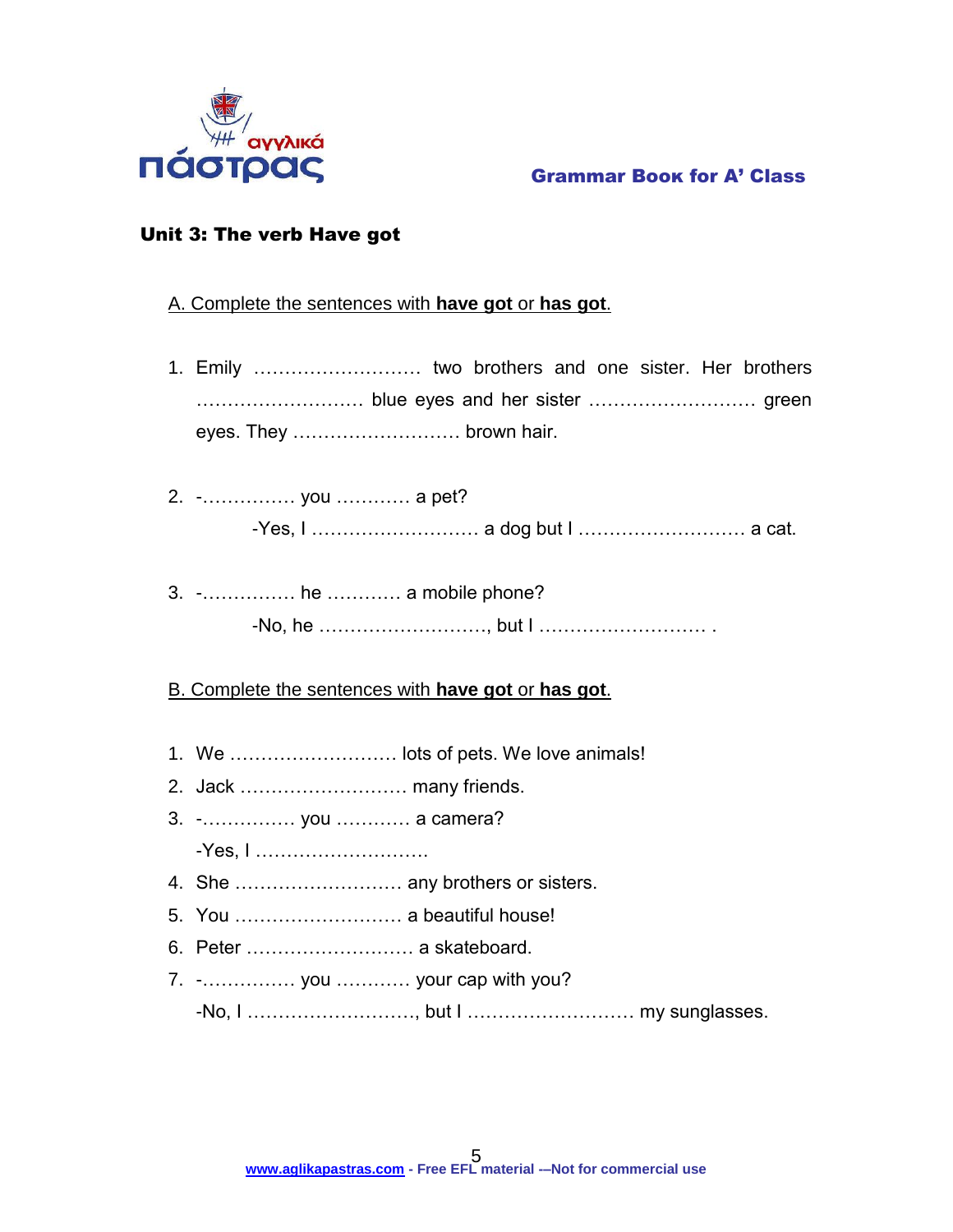

## Unit 4: Plurals

## A. Change the sentences into **plural**.

| 1. This is my dog. $\square$                                                                                                                                                                                                         |  |
|--------------------------------------------------------------------------------------------------------------------------------------------------------------------------------------------------------------------------------------|--|
| 2. She has got a book. $\square$                                                                                                                                                                                                     |  |
| 3. This is my favourite actor. $\square$                                                                                                                                                                                             |  |
| 4. This boy is my friend. $\square$                                                                                                                                                                                                  |  |
| 5. Look at my watch! $\square$                                                                                                                                                                                                       |  |
| 6. He likes this photograph. $\square$                                                                                                                                                                                               |  |
| 7. That is her mouse. $\square$                                                                                                                                                                                                      |  |
|                                                                                                                                                                                                                                      |  |
| 9. That is a woman. <u>Decree and the set of the set of the set of the set of the set of the set of the set of the set of the set of the set of the set of the set of the set of the set of the set of the set of the set of the</u> |  |
|                                                                                                                                                                                                                                      |  |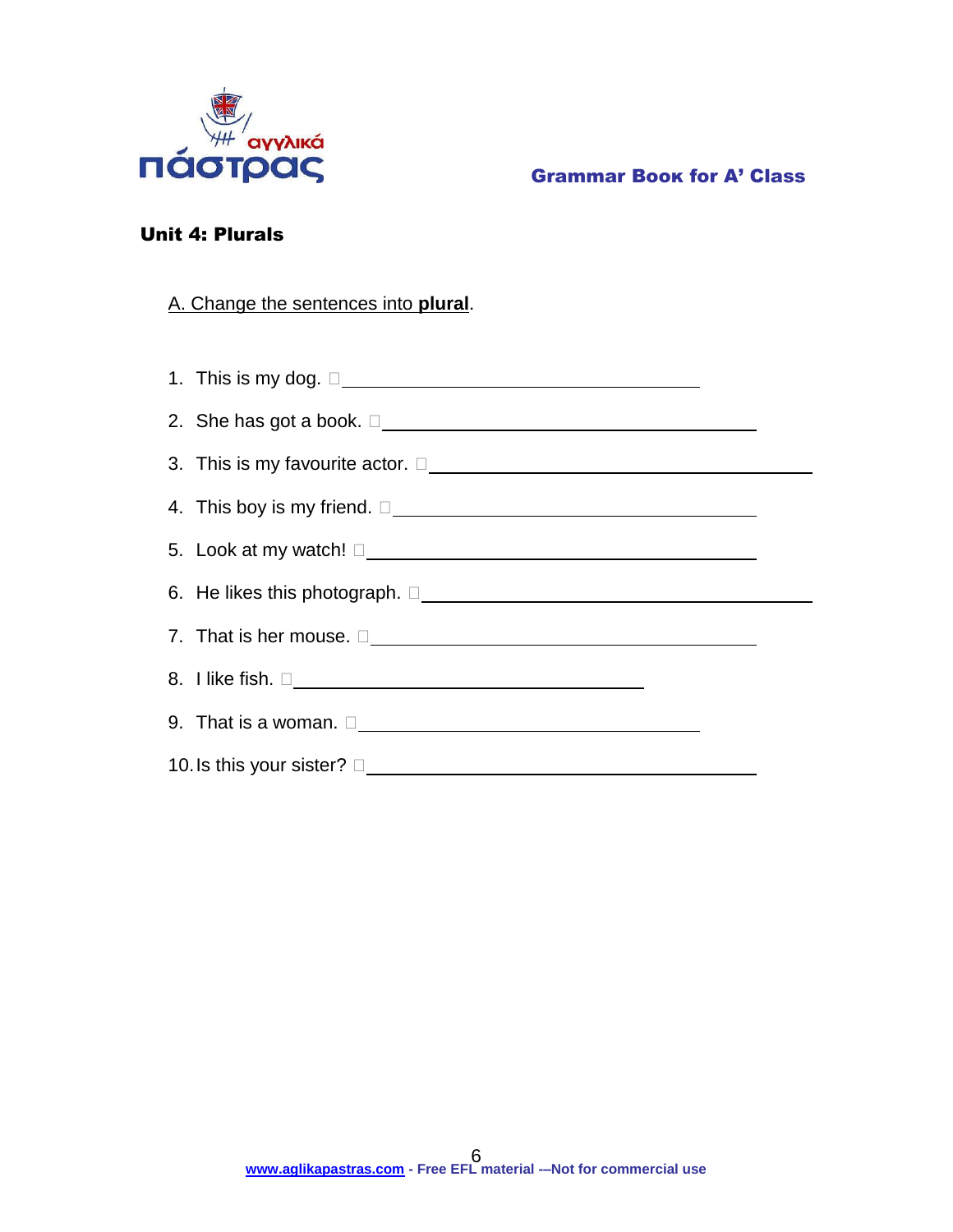

## Unit 4: Plurals

## B. Correct the mistakes.

1. Is **these** your class?

- 2. Did you come by **buses**?
- 3. Ouch! These are my **foot**!
- 4. I play the **pianos**.
- 5. My bookcase has five **shelf**.
- 6. I have two **watch**.
- 7. Are **that** your shoes?
- 8. These two **actress** are famous.
- 9. My **hoodies** is red.
- 10.How many **person** are there in the picture?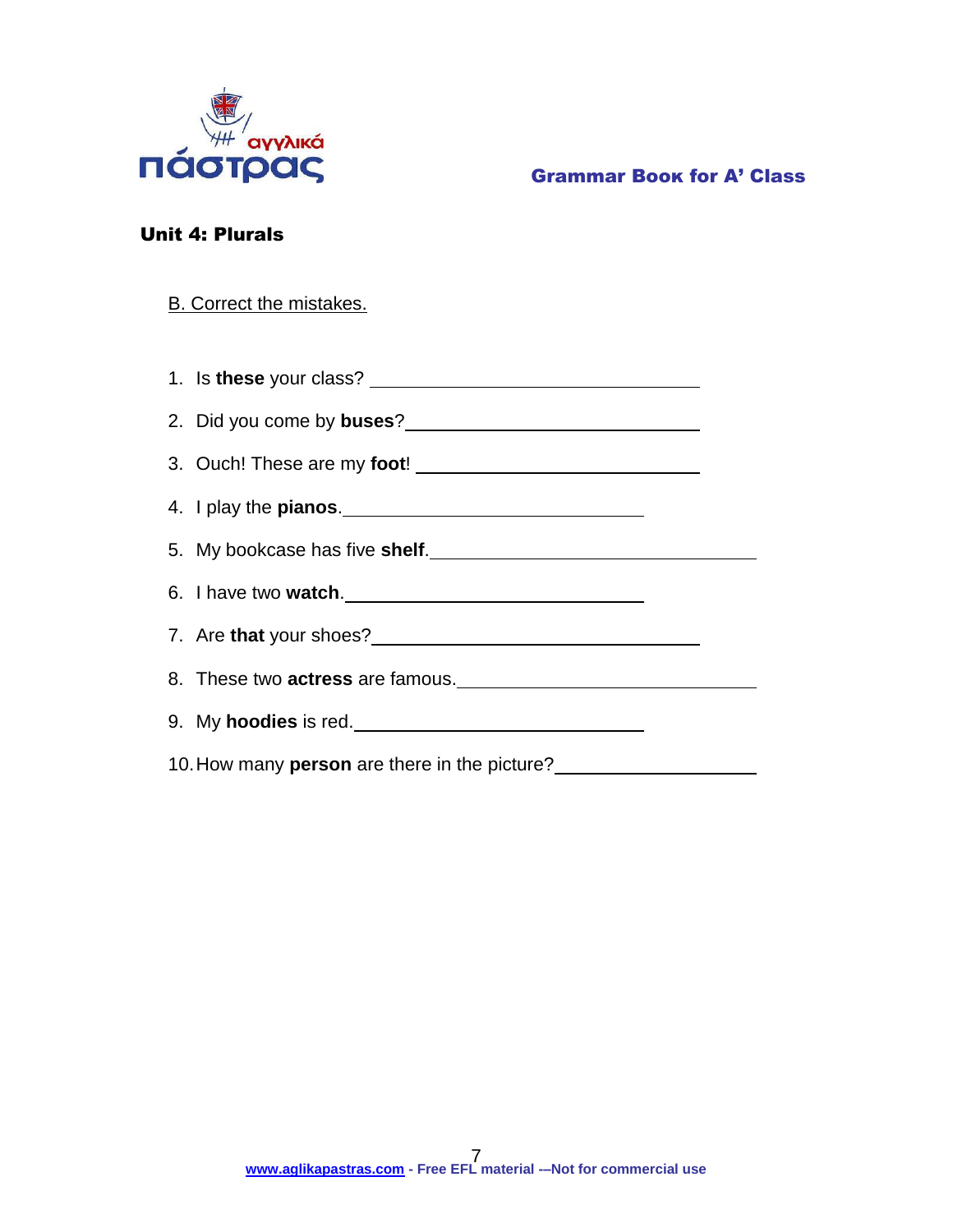

## Unit 5: Whose…. / Possessives

## A. Choose a or b.

| 1.  book is this?        | a. Who's     | b. Whose    |
|--------------------------|--------------|-------------|
| 2. Is this  bag?         | a. John's    | b. Johns'   |
| $3.$ Is this  brother?   | a. your      | b. you're   |
| 4. This skirt is my      | a. mother    | b. mother's |
| 5.  very rich.           | a. They're   | b. Their    |
| 6. Those CDs are my      | a. brother's | b. brothers |
| 7. This is  house.       | a. he's      | b. his      |
| 8. This is my  car.      | a. uncles'   | b. uncle's  |
| 9.  are those bikes?     | a. Whose     | b. Who's    |
| 10. These are  trousers. | a. mens'     | b. men's    |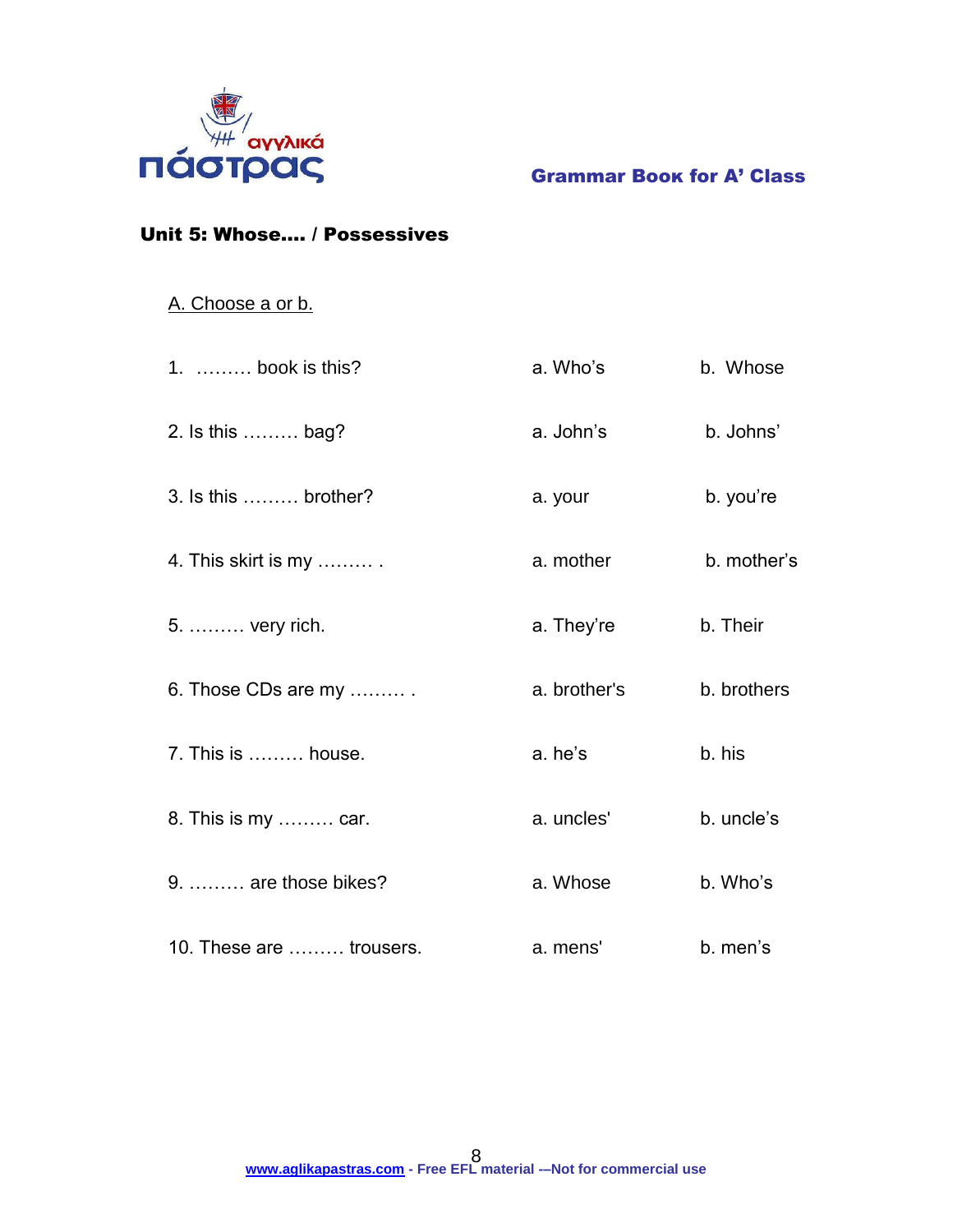

## Unit 5: Whose…. / Possessives

B. Complete with the correct word:

whose, who, who's, 's, they, their, his, your

- 1. -…………… sister is Mary? -She is John …………… sister.
- 2. -…………… your favourite singer? -Katy Perry.
- 3. -Who are they? -…………… my friends. And this is …………… dog.
- 4. -Is this Ben's bike? -Yes, it's …………… bike.
- 5. This is my grandparents' house and this is …………… car.
- 6. -…………… pencil case is this? -It's Catherine's.
- 7. –Is this …………… mobile phone? -No, it's Irene's.
- 8. -…………… got black hair? -Hermione has got black hair.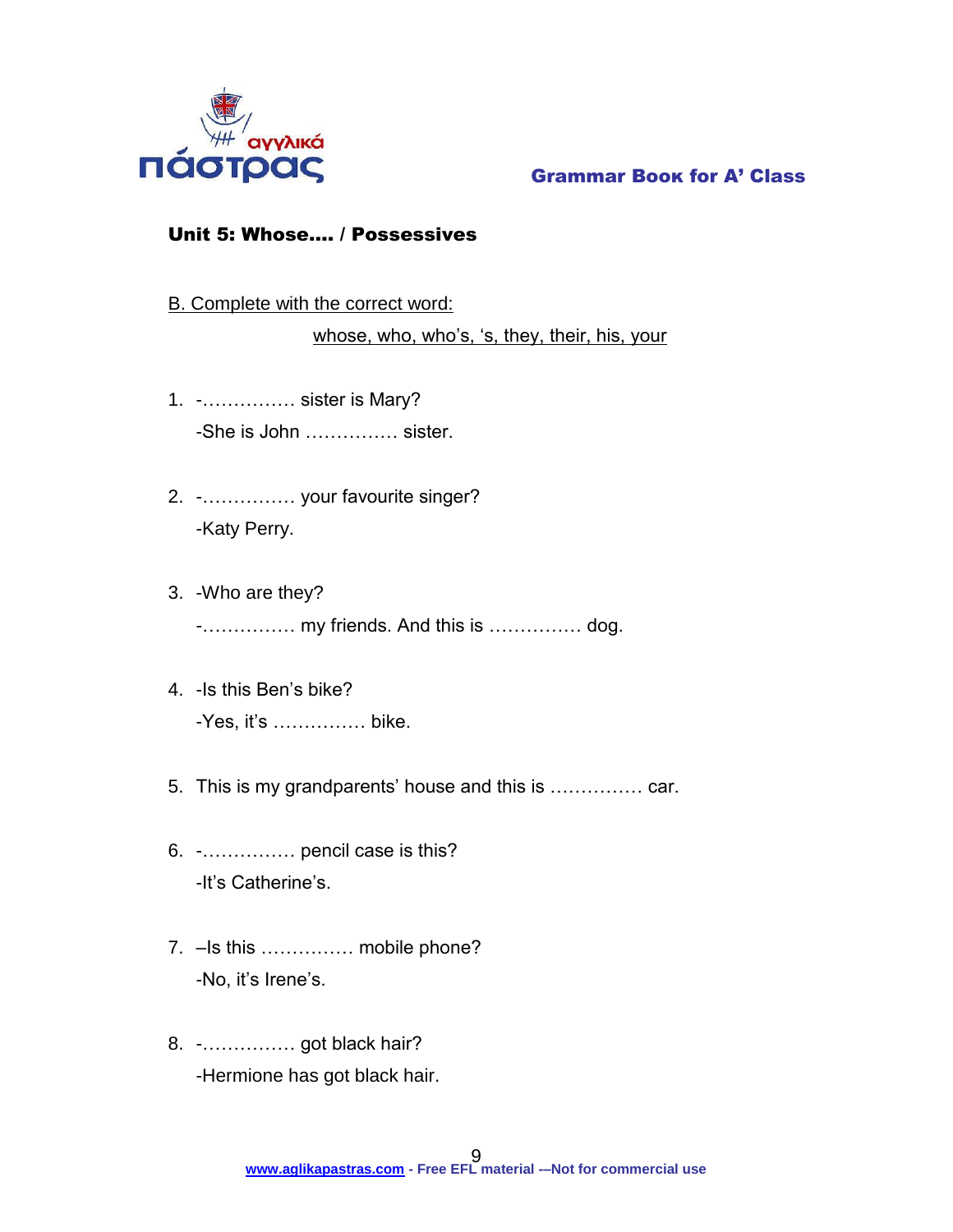

## Unit 6: Verb CAN

## A. Complete with **can** or **can't**.

- 1. -Mum, …………… I go out tonight? -No, you …………… . -Please mum, I will do my homework first! -Oh alright, you …………… go.
- 2. –John, …………… I borrow your book? -Yes you …………… but you …………… write on it.
- 3. -…………… you speak English? -Yes I ……………, but I …………… speak French.
- 4. -…………… I have a glass of water please? -Sure, here you go.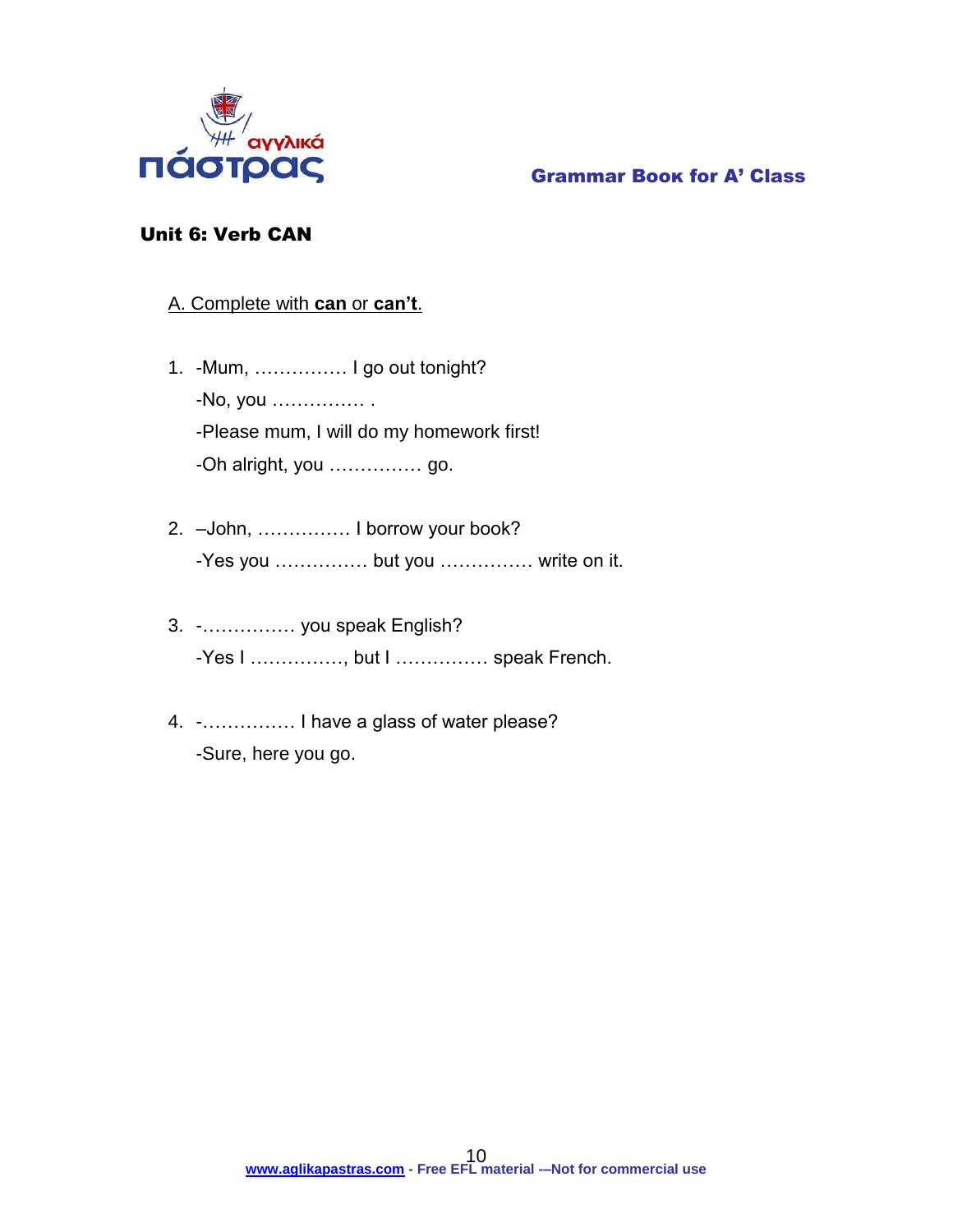

Grammar Βοοκ for A' Class

## Unit 6: Verb CAN / Let's

## B. Use the prompts and write sentences.

Use **can** or **let's** as in the example.

eg. (draw/well?) No, I can't. □ *Can you draw well?* 

1. I want to call my parents. (use/phone ?)  $\square$ 

2. What are we doing this afternoon? (go/park) □

3. I'm bored. (watch/film)  $\Box$ 

4. (dance/well?) Yes I can. □ <u>\_\_\_\_\_\_\_\_\_\_\_\_\_\_\_\_\_\_\_\_\_\_\_\_\_\_\_\_\_\_\_\_\_\_</u>

5. (play/piano?) No I can't but I can play the drums.  $\square$ 

6. It's very hot. (go/beach)  $\square$ 

7. (speak/Italian?) No, I can't.

8. I'm hungry. (cook/dinner)

9. We are very tired. (go/bed)  $\Box$ 

10. (John/play/basketball?) Yes, he can play very well. □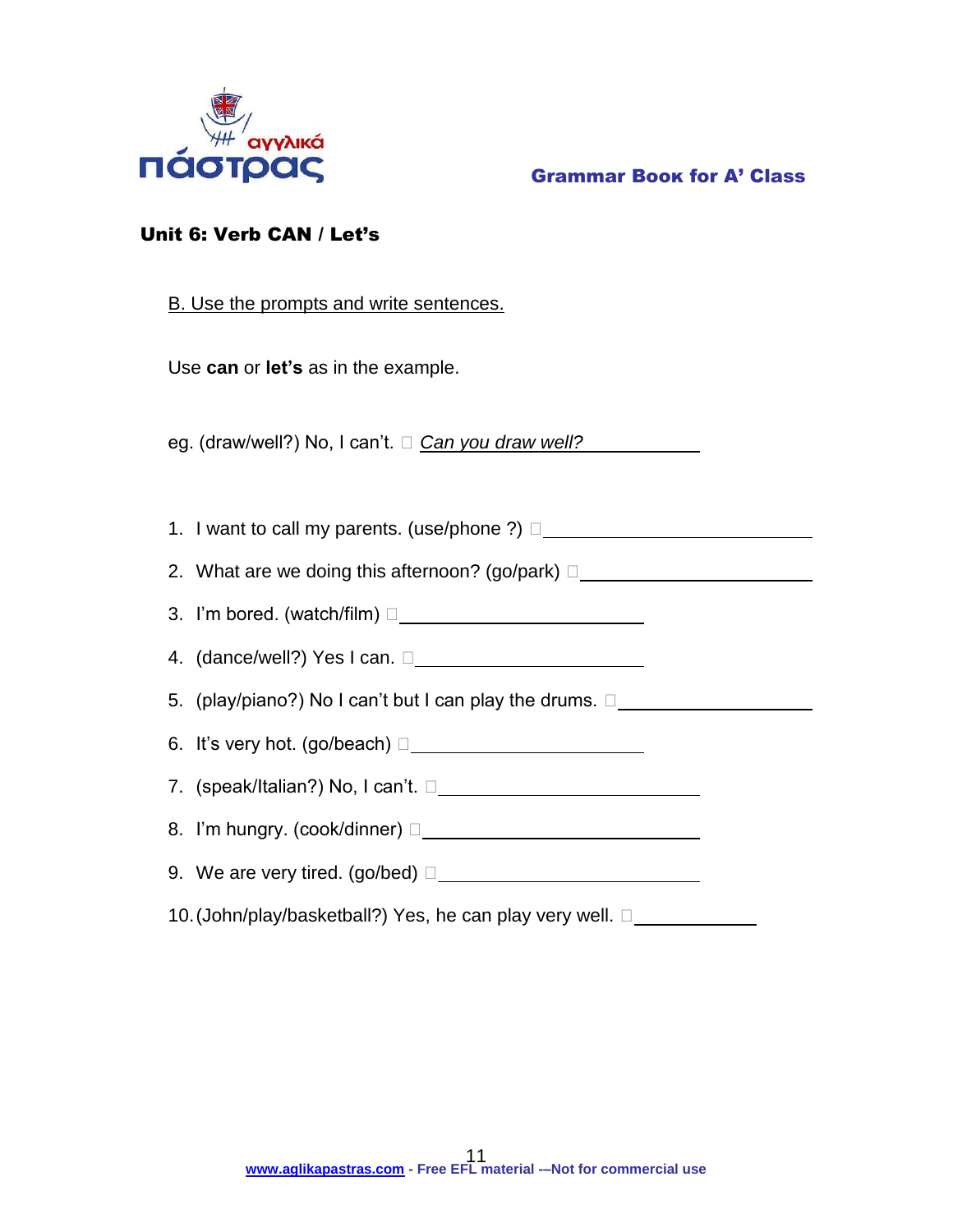

## Grammar Βοοκ for A' Class

## Unit 7: Present Simple - Affirmative

A. Complete the blanks with the **Present Simple** of the verbs in brackets.

- 1. Fred ………………… (watch) TV every afternoon.
- 2. Silvia ………………… (go) to the cinema at the weekends.
- 3. My cousin ………………… (study) English.
- 4. Your mother ………………… (cook) very well.
- 5. I ………………… (do) my homework every day before I ………………… (eat) dinner.
- 6. In the summer we ………………… (ride) our bikes and they ………………… (skateboard).
- 7. Every morning I ………………… (wash) my face and I ………………… (brush) my teeth.

## B. Complete the blanks with the **Present Simple** of the verbs in brackets.

At the weekend, James ………………… (relax) at home. He ………………… (wake up) late, he ………………… (have) breakfast and he ………………… (watch) TV. Then he ………………… (surf) the Net and he ………………… (chat) with his friends. On Saturday nights he ………………… (go) out and he ………………… (party). He ………………… (like) rock music but he ………………… (hate) pop.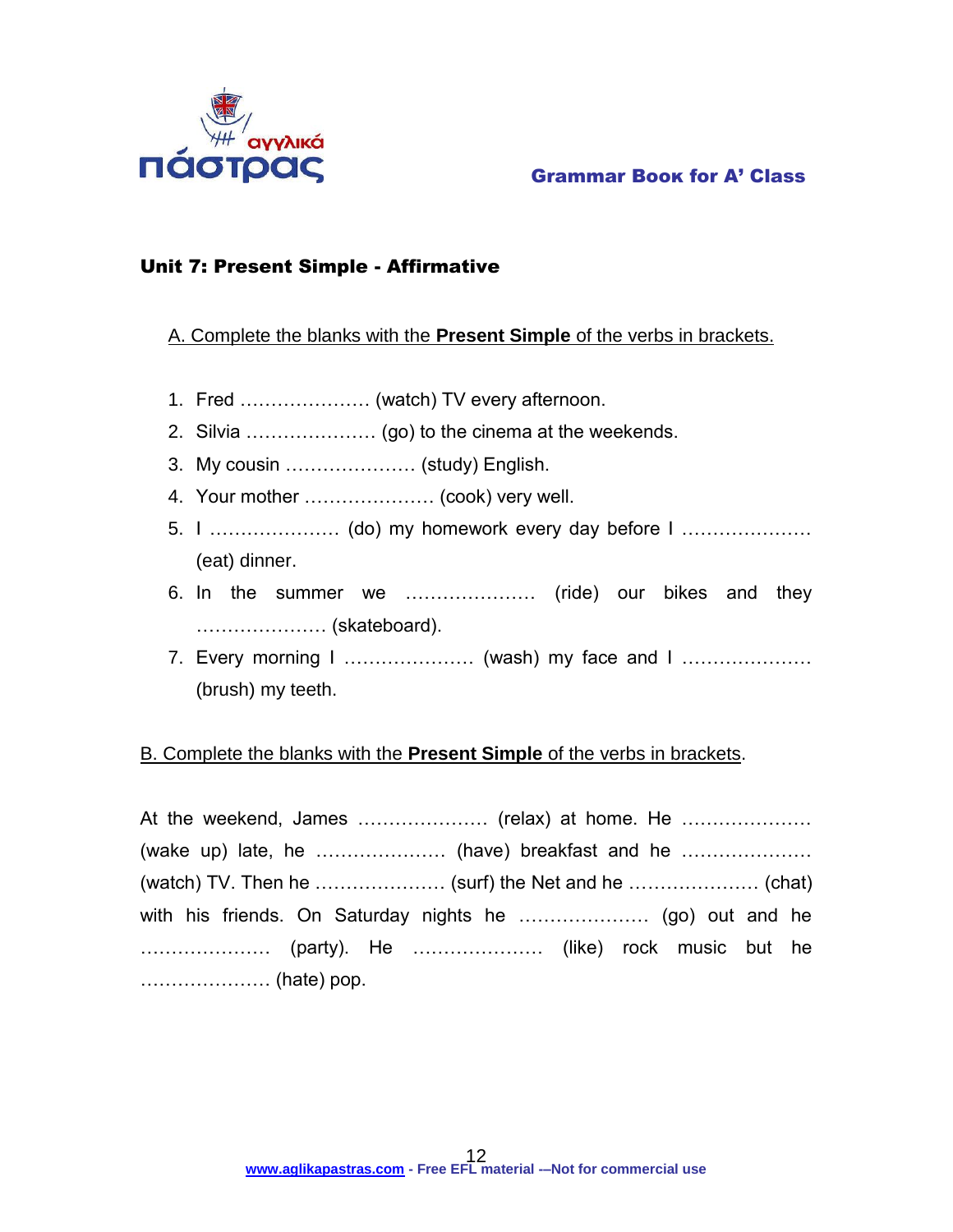

## Unit 8: Present Simple Negative/Interrogative

## A. Complete with **Present Simple Negative** or **Present Simple Questions**.

- 1. -………………… you like History? -No, I ………………… like History. I hate it.
- 2. –………………… you eat vegetables? -Yes I do but I ………………… eat broccoli.
- 3. -………………… you watch TV every day? -No, we ………………… .
- 4. -………………… Peter play computer games? -No, he ………………….
- 5. -………………… Emily speak Spanish? -No, she ………………… speak Spanish but she speaks French.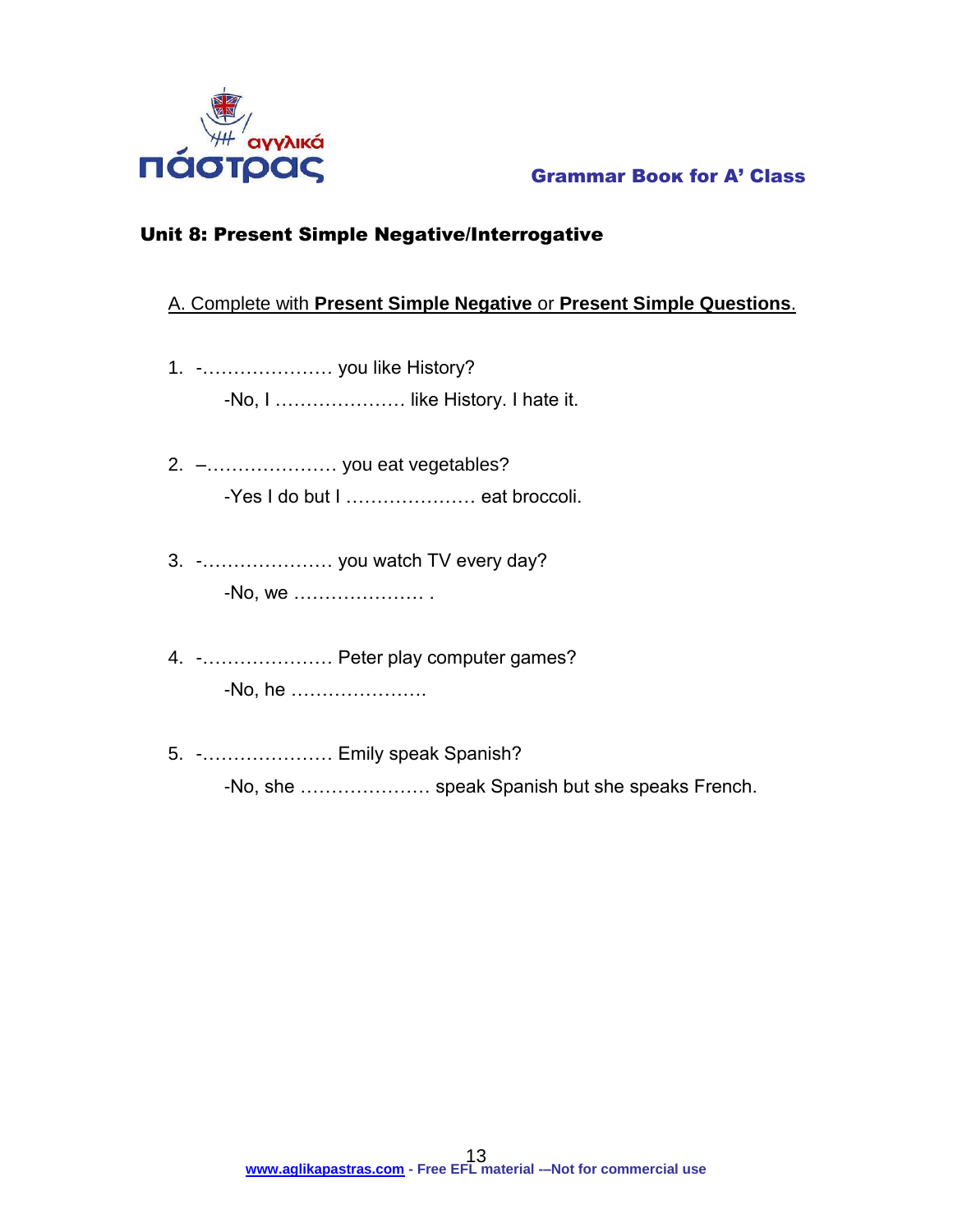

## Unit 8: Present Simple Negative/Interrogative

## B. Complete with **Present Simple Negative** or **Present Simple Questions**.

- 1. Complete with **Present Simple Negative** or **Present Simple Questions**.
- 1. –………………… Catherine like comedies? -Yes she ………………… but she ………………… like horror films.
- 2. -………………… your parents go out on weekdays? -No, they ………………… but they go out at the weekends.
- 3. -………………… Tom play basketball? -No, he ………………… but he plays tennis.
- 4. -………………… Nick skateboard in the park? -Yes he ………………… but he ………………… skateboard in the street.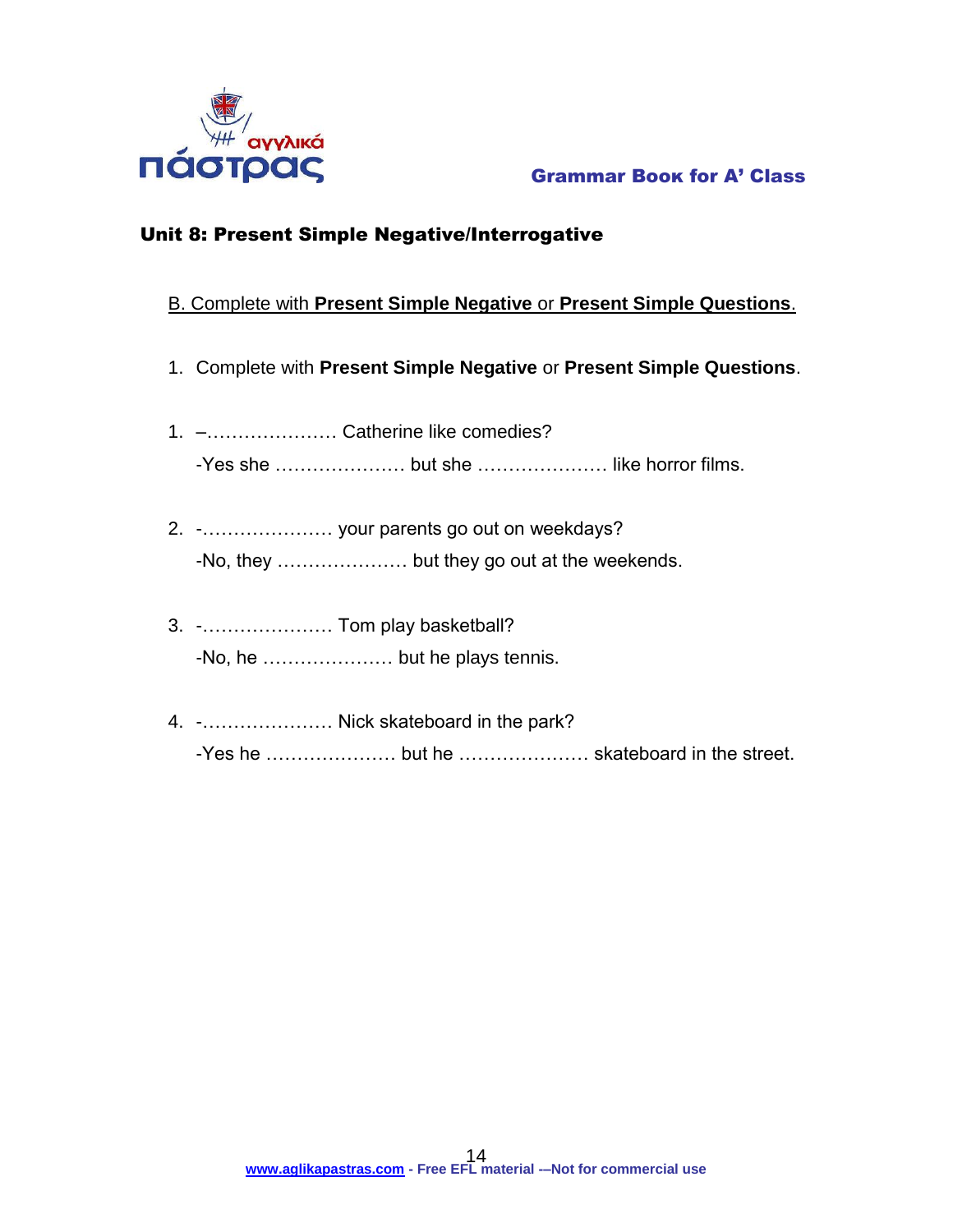

## Unit 9: Prepositions of time

## A. Complete the sentences with **prepositions of time (on, in, at)**.

- 1. ………… the morning we have to wake up early but ………… the weekend we wake up at ten o' clock.
- 2. I play with my friends ………… my free time.
- 3. ………… Saturdays Ian goes to the park.
- 4. I'm going to the dentist ………… Monday.
- 5. My birthday is ………… March.
- 6. They are meeting us ………… seven o' clock.
- 7. My family is going on holiday ………… July.
- 8. ………… night you can see the stars.
- 9. I was born ………… 1998.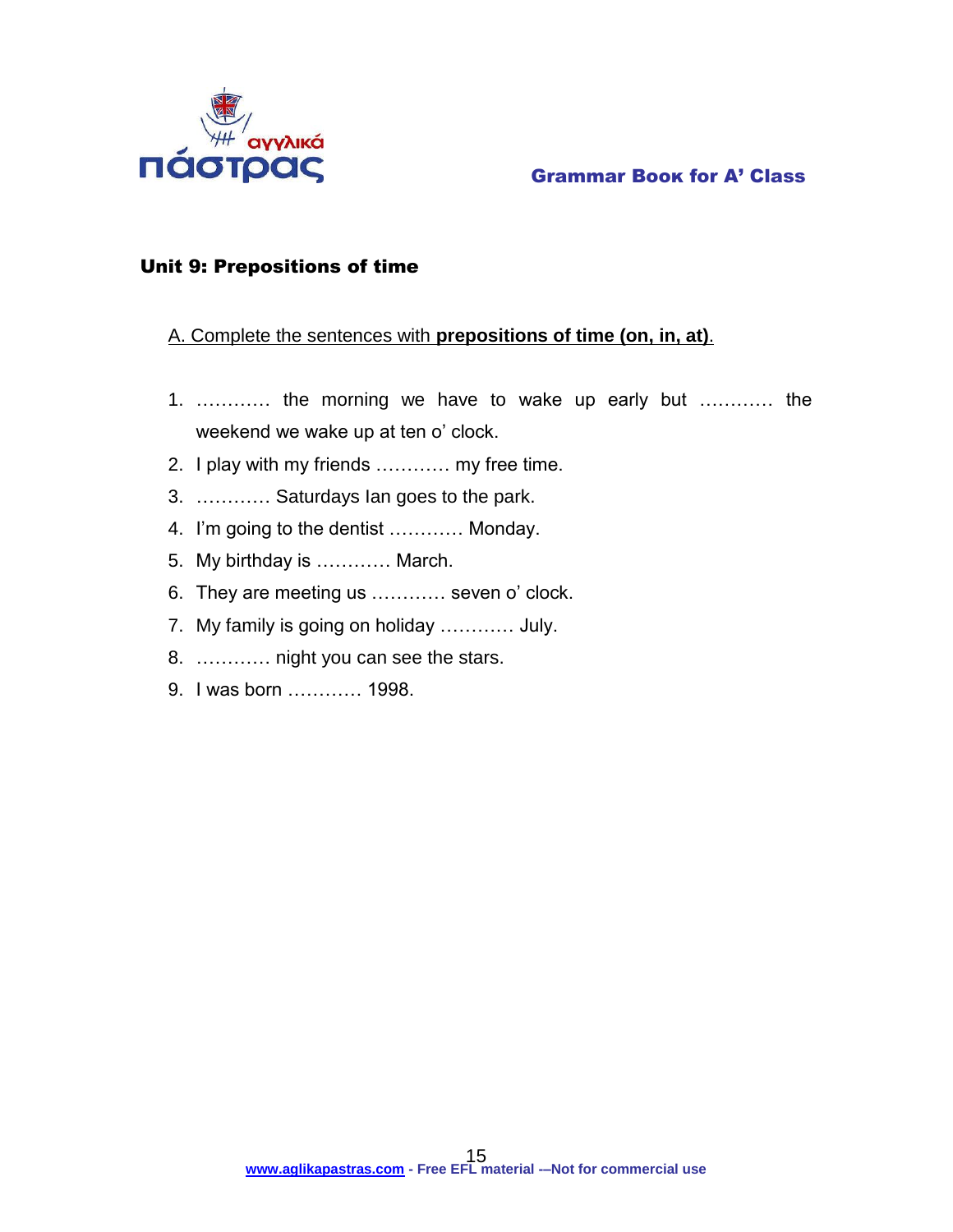

## Unit 9: Adverbs of frequency & Present Simple

## Β. Complete the blanks with **the correct form of the verbs** in brackets and the **adverbs of frequency**.

| out.                                  |  |  |  |  |  |  |  |  |  |  |
|---------------------------------------|--|--|--|--|--|--|--|--|--|--|
| after lunch?                          |  |  |  |  |  |  |  |  |  |  |
| 4. I  (sometimes/order) Chinese food. |  |  |  |  |  |  |  |  |  |  |
|                                       |  |  |  |  |  |  |  |  |  |  |
|                                       |  |  |  |  |  |  |  |  |  |  |
| clock?                                |  |  |  |  |  |  |  |  |  |  |
|                                       |  |  |  |  |  |  |  |  |  |  |
|                                       |  |  |  |  |  |  |  |  |  |  |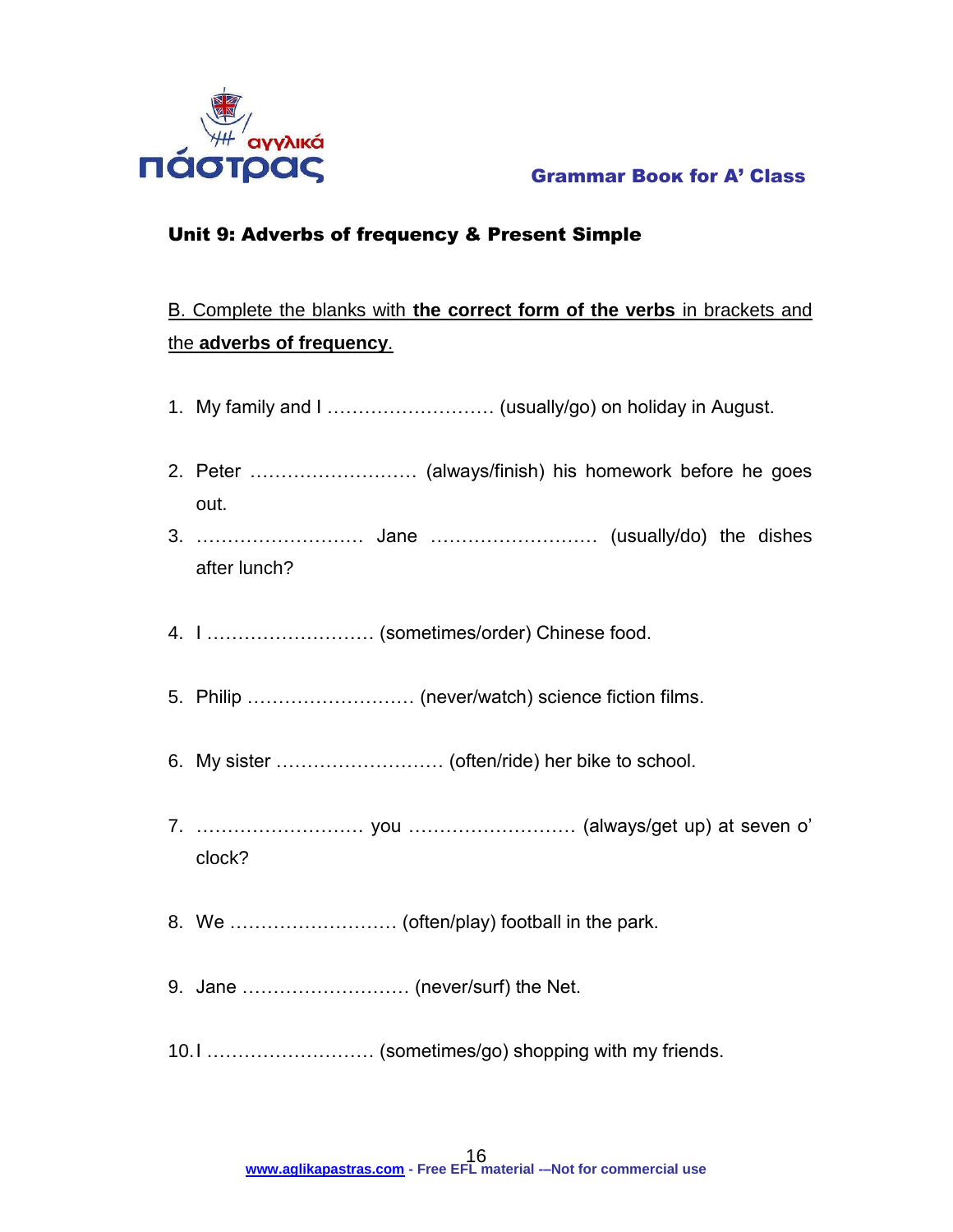

## Unit 10: There is /There are

## A. Complete with the correct form of **there is/there are**.

- 1. -……………………… many students in your class? -No, ……………………… many. ……………………… only fifteen students.
- 2. -……………………… a mall in your neighbourhood? -No, ………………………, but ……………………… a playground and a cinema.
- 3. -……………………… four kittens in the garden! -Yes, I know! And look, ……………………… a big cat too! It must be their mum.
- 4. -……………………… a mobile phone on the table. Is it yours?
- 5. -……………………… no food in the fridge. Let's go to the supermarket.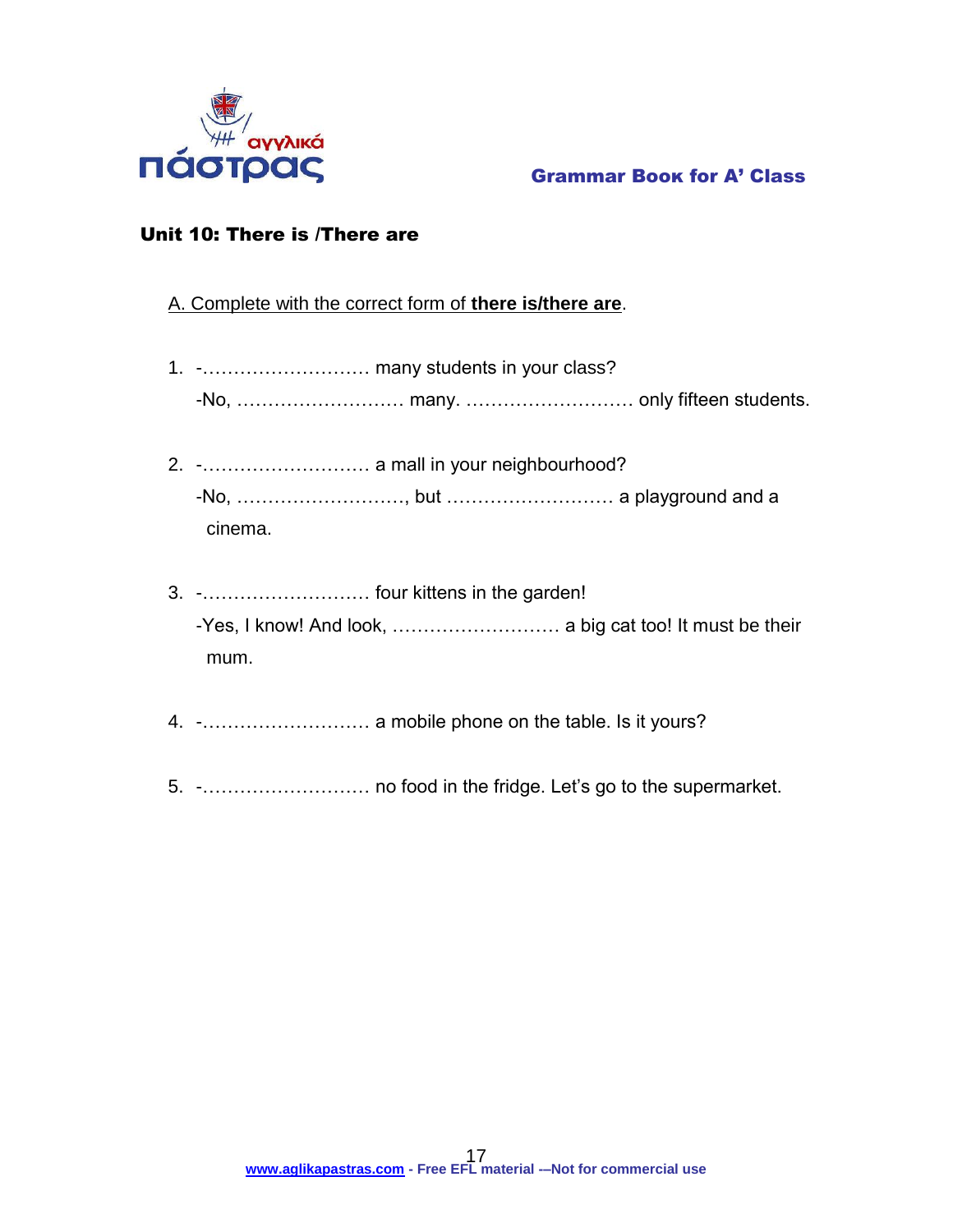

## Unit 10: Prepositions of Place

## B. Complete the sentences with **a**, **an** or **the**

## and

## prepositions of place:

## **in, on, under, next to, between, in front of, behind**

- 1. There is ………… cat ……………………… the couch.
- 2. There is ………… book ……………………… the desk.
- 3. -Where is ………… ball? -It's ……………………… the table.
- 4. Let's go to ………… cinema tonight.
- 5. There is ………… armchair ……………………… the room.
- 6. ………… living room is ……………………… the kitchen.
- 7. Ann is sitting ……………………… Sally and Emily.
- 8. -Where is the car? I can't see it! -There, it's ……………………… the bus.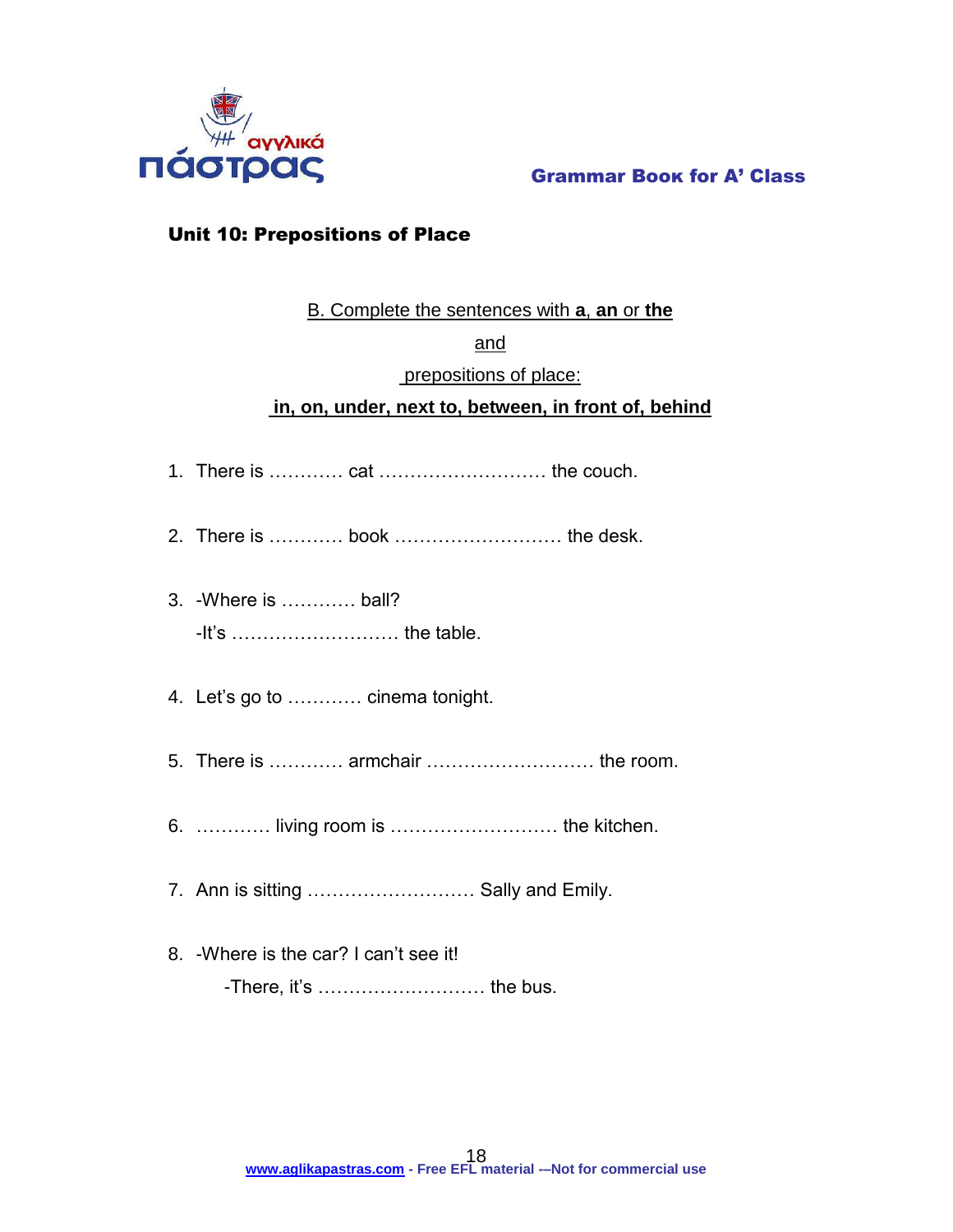

## Unit 11: Object Pronouns

## A. Complete the sentences with the correct **object pronouns**. me, you, him, her, it, us, you, them

| 1. - Where are Tom and Jerry?<br>-Over there. Can you see ? |
|-------------------------------------------------------------|
| 2. This exercise is difficult. Can you help ?               |
| 3. My favourite actor is Edward Norton. Do you know ?       |
| 4. This is my friend Jenna. Do you remember ?               |
| 5. - I love that song!<br>-Really? I don't like             |
| 6. You're funny. I like                                     |
| 7. Hello Steve! We're Deirdre's friends, do you remember ?  |
| 8. That's my bag. Please give it to                         |
| 9. We are late. Can you give  a lift?                       |
| 10. This isn't your jacket, it's John's. Give  to him.      |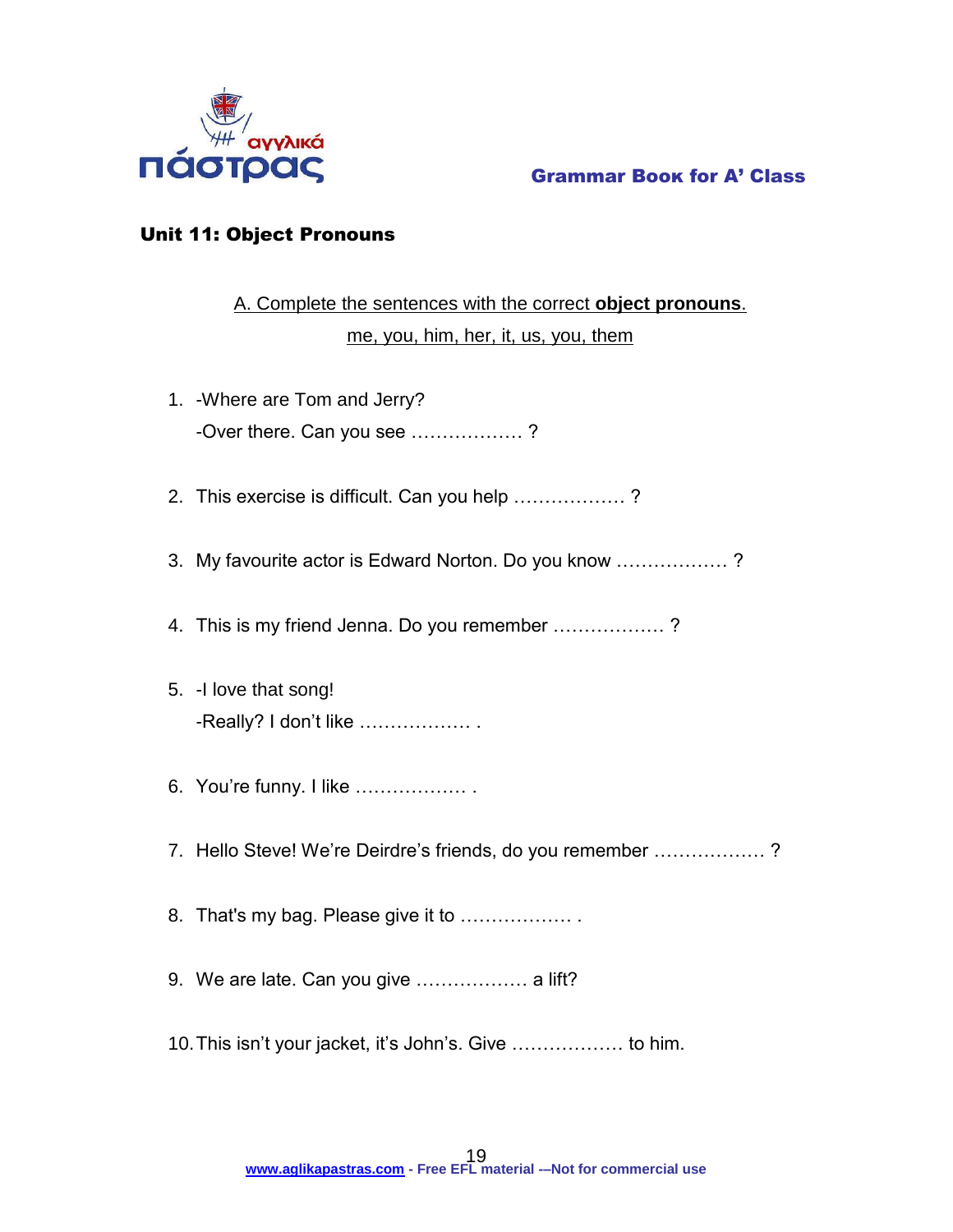

## Unit 11: The verb Must

## B. Complete the sentences with **must/mustn't**.

- 1. -Your room is a mess. You ……………… clean it. -……………… I do it now?
- 2. You smell weird. You ……………… take a shower!
- 3. This place is dangerous. You ……………… go there.
- 4. You ……………… take photos in the gallery.
- 5. You ……………… shout in the library.
- 6. Mum, we are having a great time. ……………… we go?
- 7. It's Fiona's birthday. You ……………… call her.
- 8. You ……………… talk in class and you ……………… do your homework.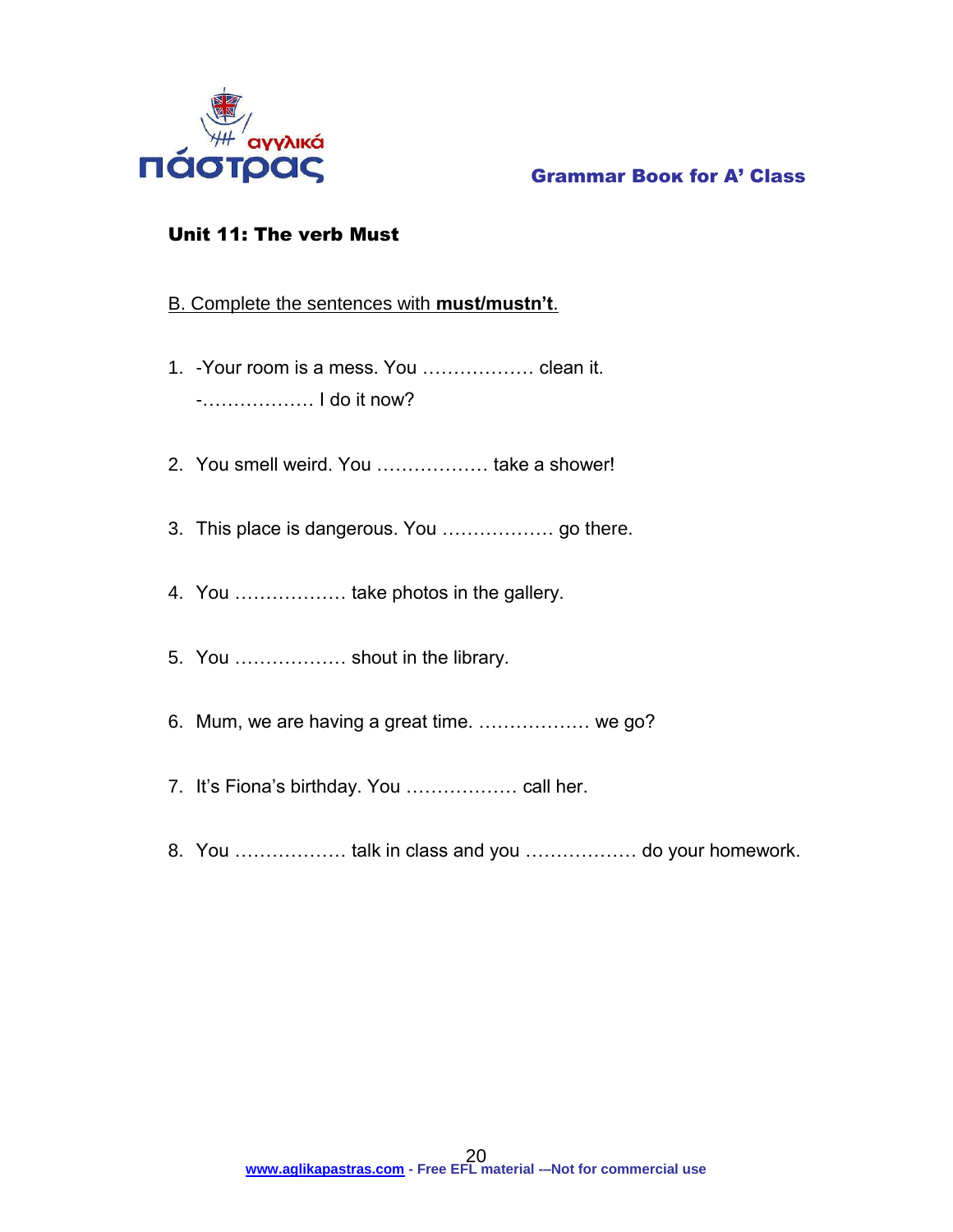

## Unit 12: Countable / Uncountable Nouns (some / a / any)

## A. Choose a or b.

| 1. I'm hungry. I'll make  sandwich.                  | a. a    | b. some |
|------------------------------------------------------|---------|---------|
| 2. Is there  milk in the fridge?                     | a. some | b. any  |
| 3. Can I have  cake, please?                         | a. any  | b. some |
| 4. There isn't  food in the kitchen.                 | a. any  | b. some |
| 5. Let's order  pizza.                               | а. а    | b. some |
| 6. Have you got  sugar?                              | a. a    | b. any  |
| 7. - Are there any strawberries left?                |         |         |
| -Yes, there are $\dots\dots\dots$ .                  | a. some | b. any  |
| 8. Would you like  chocolate?                        | a. a    | b. some |
| 9. - What are you grilling?                          |         |         |
| -I'm grilling  steak. Would you like one too?        |         |         |
|                                                      | a. a    | b. some |
| 10. Do you want to cook spaghetti or make  hot dogs? |         |         |
|                                                      | a. some | b. any  |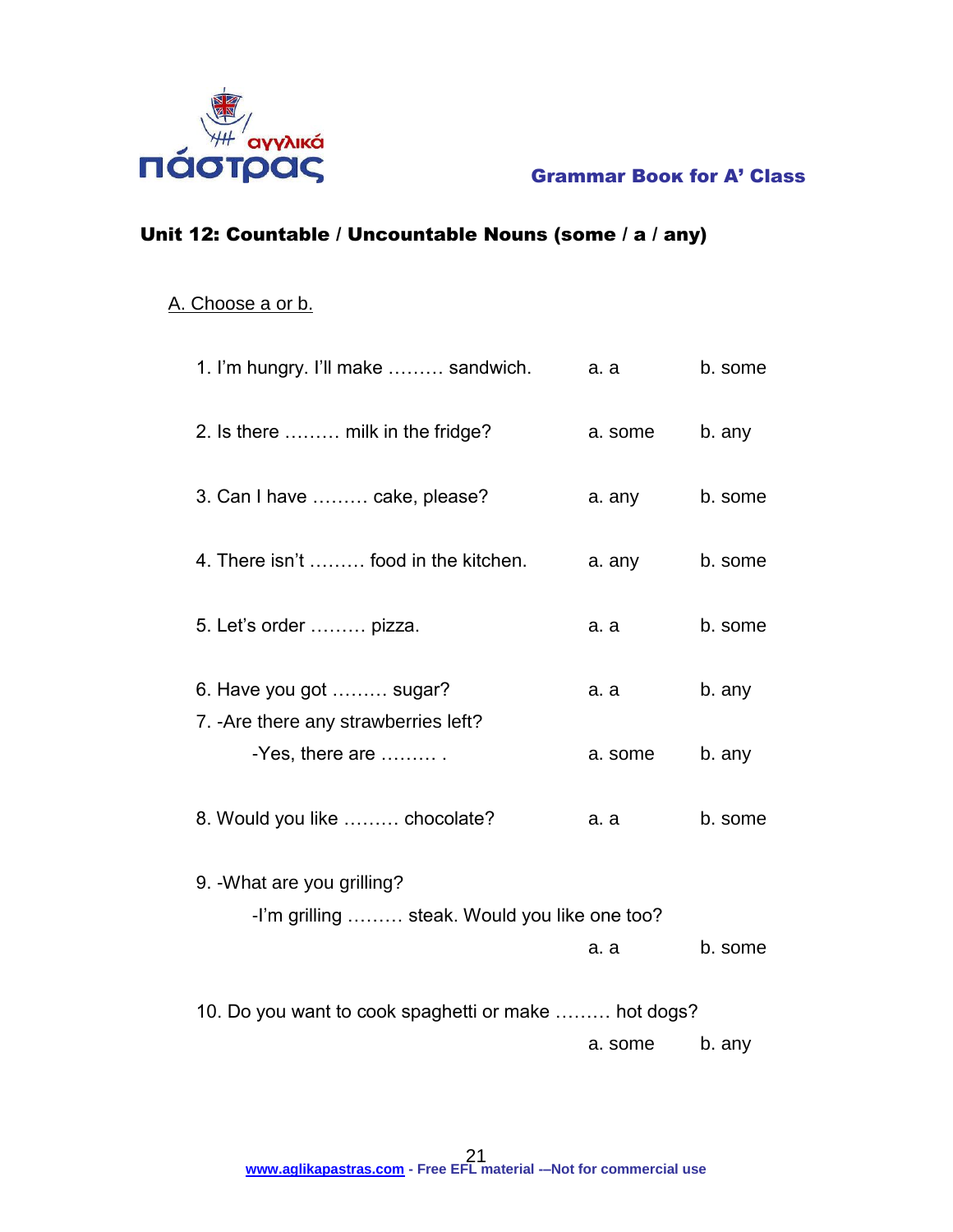

## Unit 12: Countable / Uncountable Nouns

B. Put the words in the correct column.

## \***water** \* **orange** \* **egg** \* **sausage** \* **cheese** \* **milk** \* **onion** \* **bread** \* **steak** \* **chocolate**

Countable nouns

……………………………………… …………………………… …………………………… ………………………………………… ……………………………………

## Uncountable nouns

…………………………………… ………………………………………… …………………………… …………………………… ……………………………………………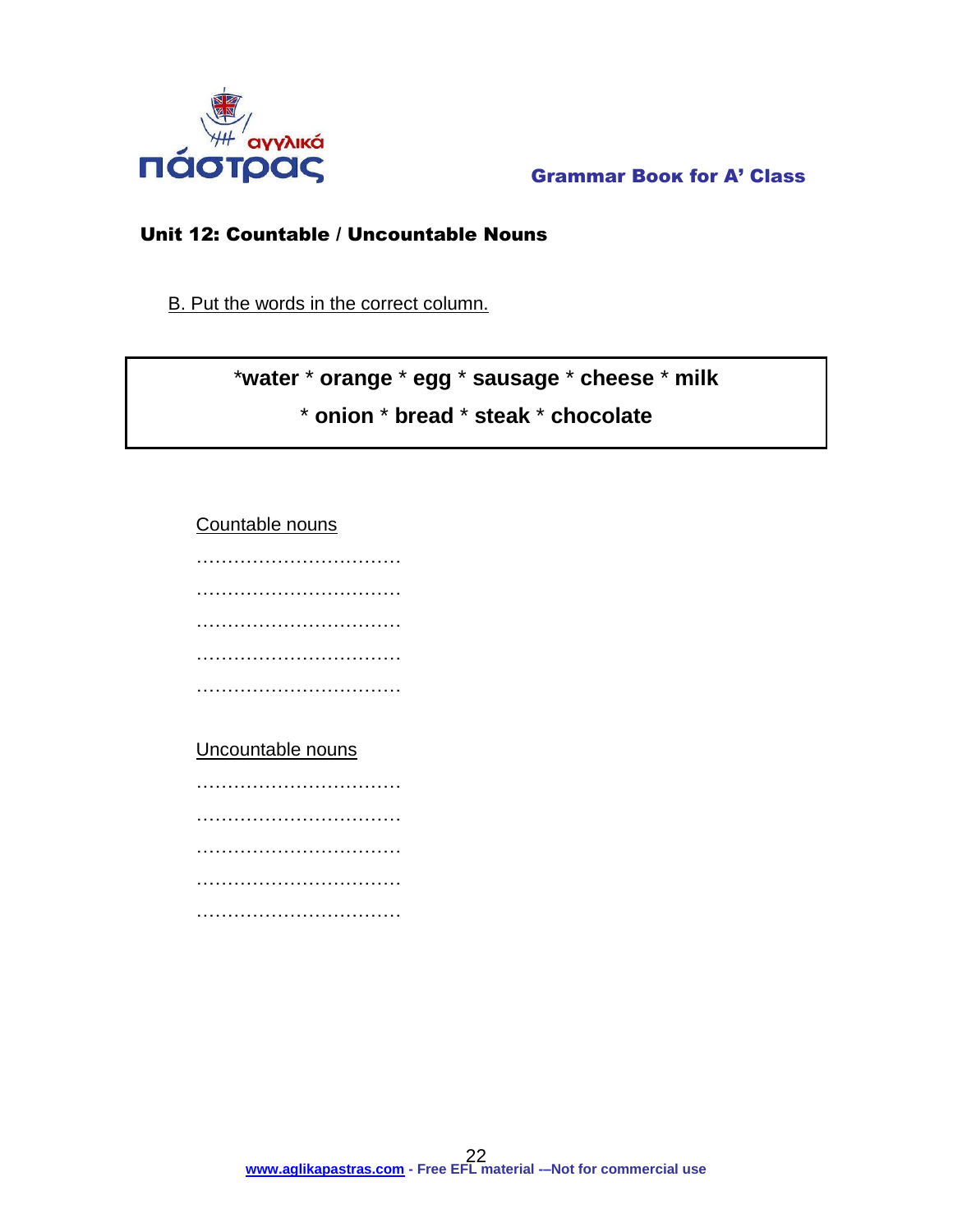

## Unit 13: Containers for Uncountable Nouns

## A. Choose a or b.

| 1. I would like a  of chocolate. | a. bar    | b. piece  |
|----------------------------------|-----------|-----------|
| 2. I would like a  of cake.      | a. slice  | b. packet |
| 3. I would like a  of coffee.    | a. glass  | b. cup    |
| 4. I would like a  of cheese.    | a. piece  | b. can    |
| 5. I would like a  of water.     | a. can    | b. bottle |
| 6. I would like a  of biscuits.  | a. slice  | b. packet |
| 7. I would like a  of lemonade.  | a. can    | b. bar    |
| 8. I would like a  of bread.     | a. packet | b. slice  |
| 9. I would like a  of milk.      | a. glass  | b. cup    |
| 10.1 would like a  of pasta.     | a. slice  | b. packet |

## Unit 13: How much / How many

B. Complete with **how much** or **how many**.

| 3.  students are there in your class?     |
|-------------------------------------------|
| 4.  apples have we got?                   |
|                                           |
| 6.  friends usually come to your parties? |
| 7.  time have you got?                    |
|                                           |
|                                           |
|                                           |
|                                           |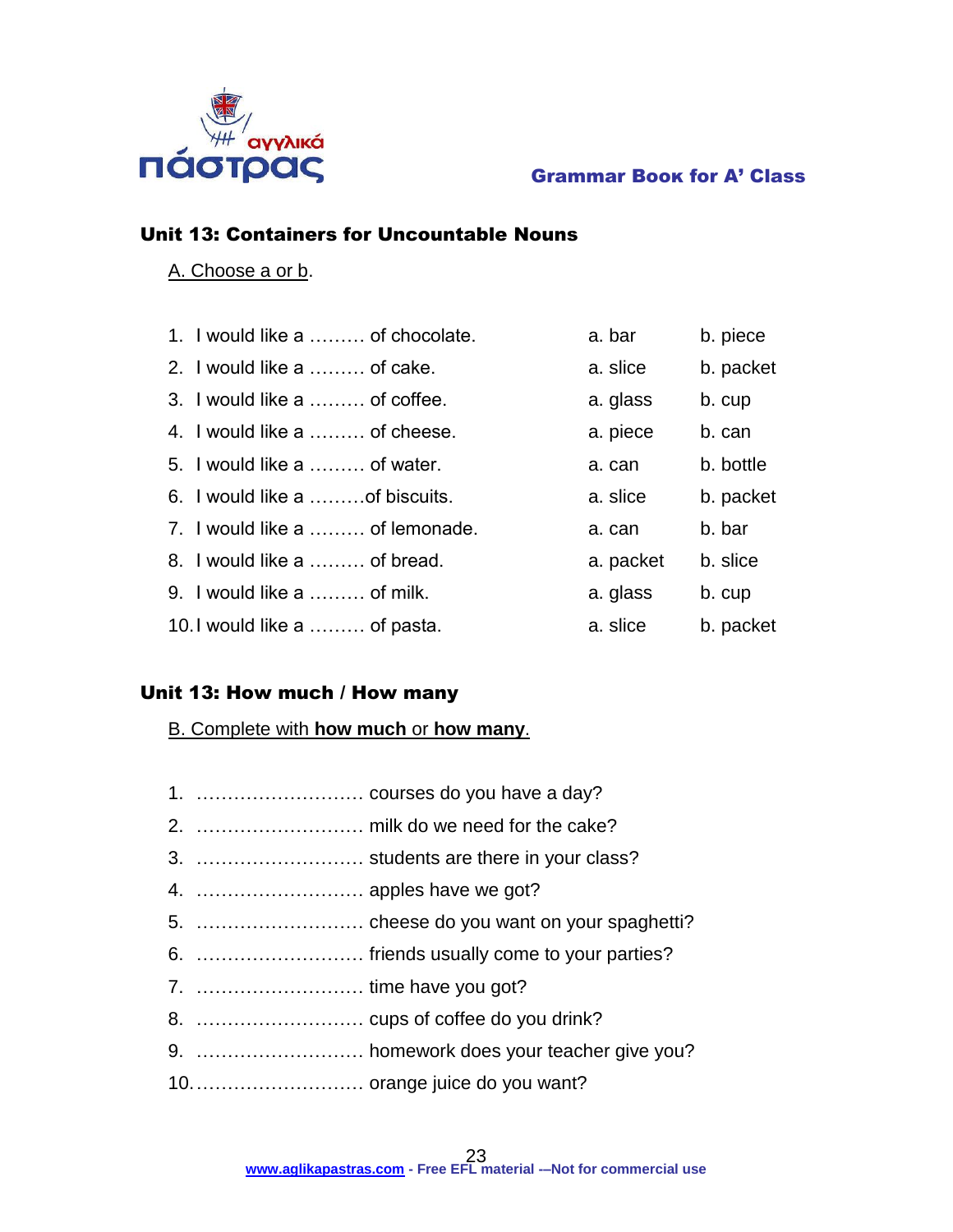

## Unit 14: Present Continuous

A. Add **–ing** to the verbs below (e.g. play *playing*).

- 1. dance …………………………
- 2. lie …………………………
- 3. sing …………………………
- 4. fly □ …………………………
- 5. travel …………………………
- 6. eat …………………………
- 7. visit □ ………………………
- 8. feel □ ………………………
- 9. write □ ………………………
- 10. put □ …………………………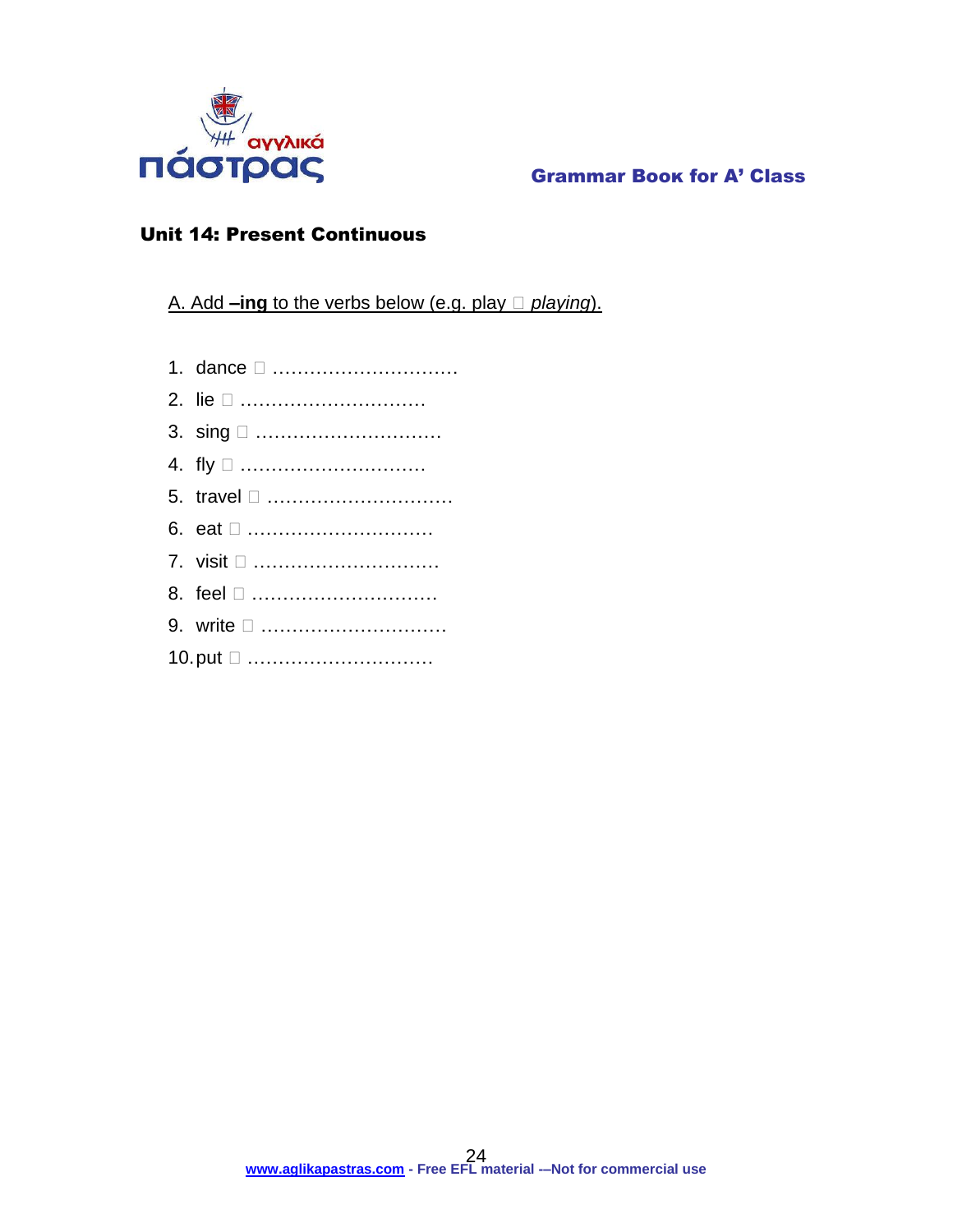

## Unit 14: Present Continuous

## B. Complete the dialogue with the **Present Progressive** of the verbs in the box.

**watch \* do \* surf \* do \* read \* work \* go \* sleep \* play \* look for**

| -Hey Sophie! What  you ? |         |
|--------------------------|---------|
| -1  the Net.             |         |
|                          |         |
| What  you ?              |         |
|                          |         |
| book and my              | brother |
|                          |         |
| -Where are your parents? |         |
|                          |         |
| -And the baby?           |         |
| -She                     |         |
|                          |         |
| -Oh, right.              |         |
|                          |         |
| -Ok, bye!                |         |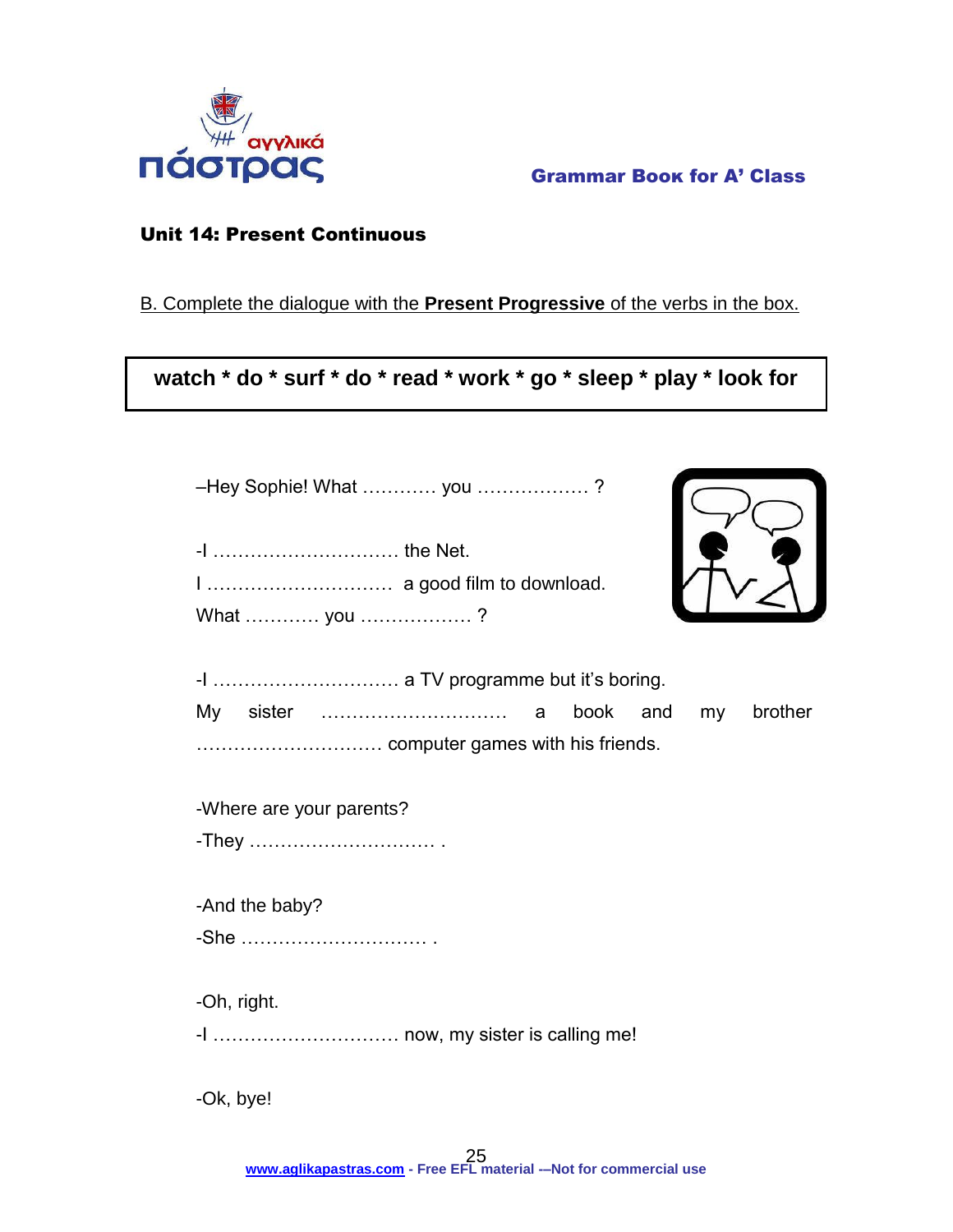

## Unit 15: Present Simple vs. Present Progressive

A. Complete the sentences with the correct form of the verbs in brackets. Use the **Present Simple** or the **Present Progressive**.

- 1. In the afternoon I usually ……………………… (ride) my bike and my friends ................................ (skateboard) in the park. We sometimes ……………………… (go) to the playground and ……………………… (play).
- 2. -Look! That dog ……………………… (jump) around. -Oh no! It ……………………… (chase) a cat!
- 3. My mum ……………………… (cook) pasta. ………… you ……………… (want) some? -Sure!
- 4. What ……………………… James ……………………… (do)? - He ……………………… (surf) the Net at the moment.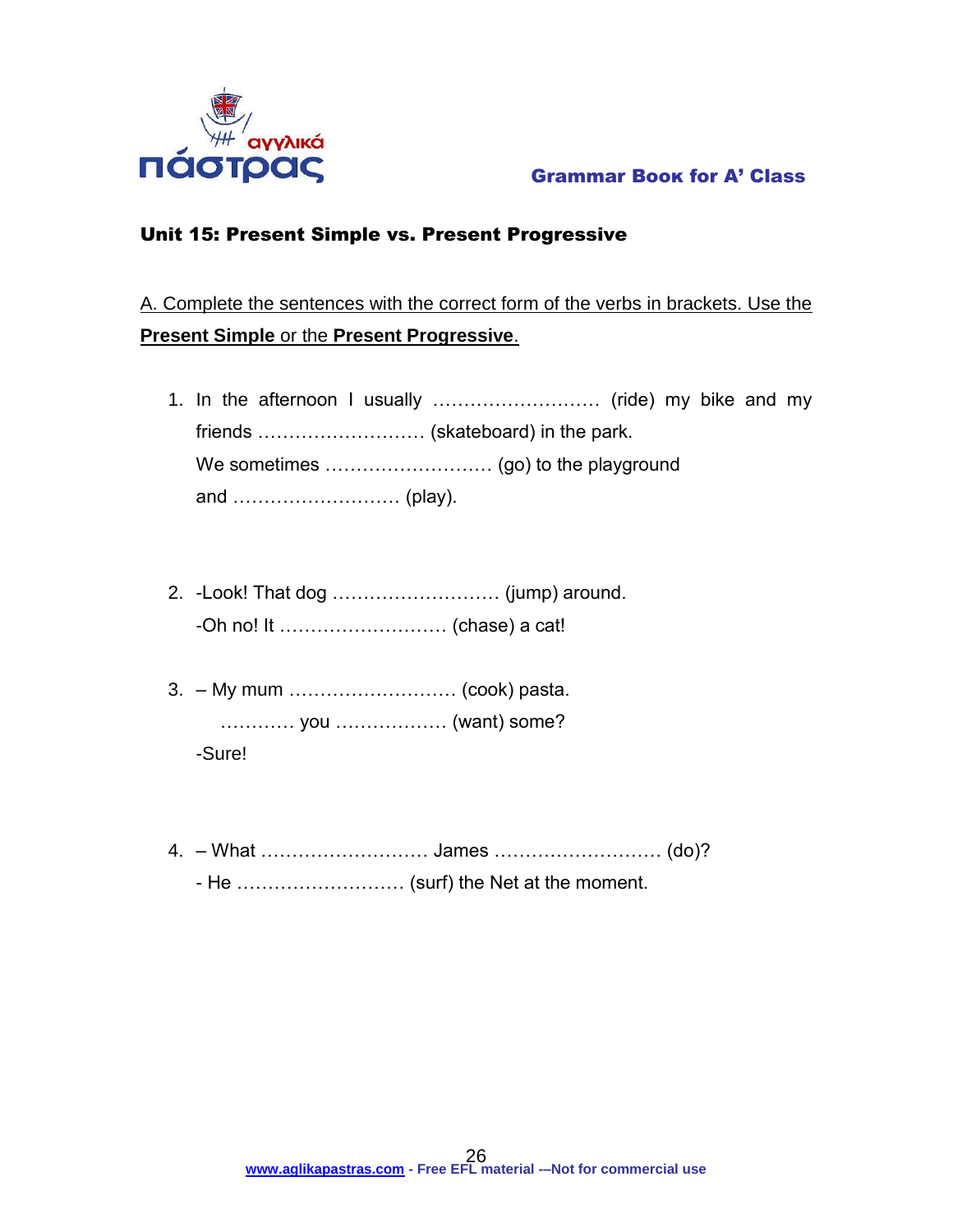

| Unit 15: Present Simple vs. Present Progressive |  |  |  |  |  |  |  |
|-------------------------------------------------|--|--|--|--|--|--|--|
| B. Use the prompts to form questions.           |  |  |  |  |  |  |  |
| 1. you / often / go / cinema?                   |  |  |  |  |  |  |  |
| 2. they / always / do / homework?               |  |  |  |  |  |  |  |
| 3. Jeremy / study / at the moment?              |  |  |  |  |  |  |  |
| 4. she / usually / wear / dresses?              |  |  |  |  |  |  |  |
| 5. what / you / do / now?                       |  |  |  |  |  |  |  |
| 6. what / Kate / do / on Saturdays?             |  |  |  |  |  |  |  |
| 7. visit / friends / this weekend?              |  |  |  |  |  |  |  |
| 8. Paul / talk / on the phone / at the moment?  |  |  |  |  |  |  |  |
| 9. often / play / tennis?                       |  |  |  |  |  |  |  |
| 10. John / surf / Net / now?                    |  |  |  |  |  |  |  |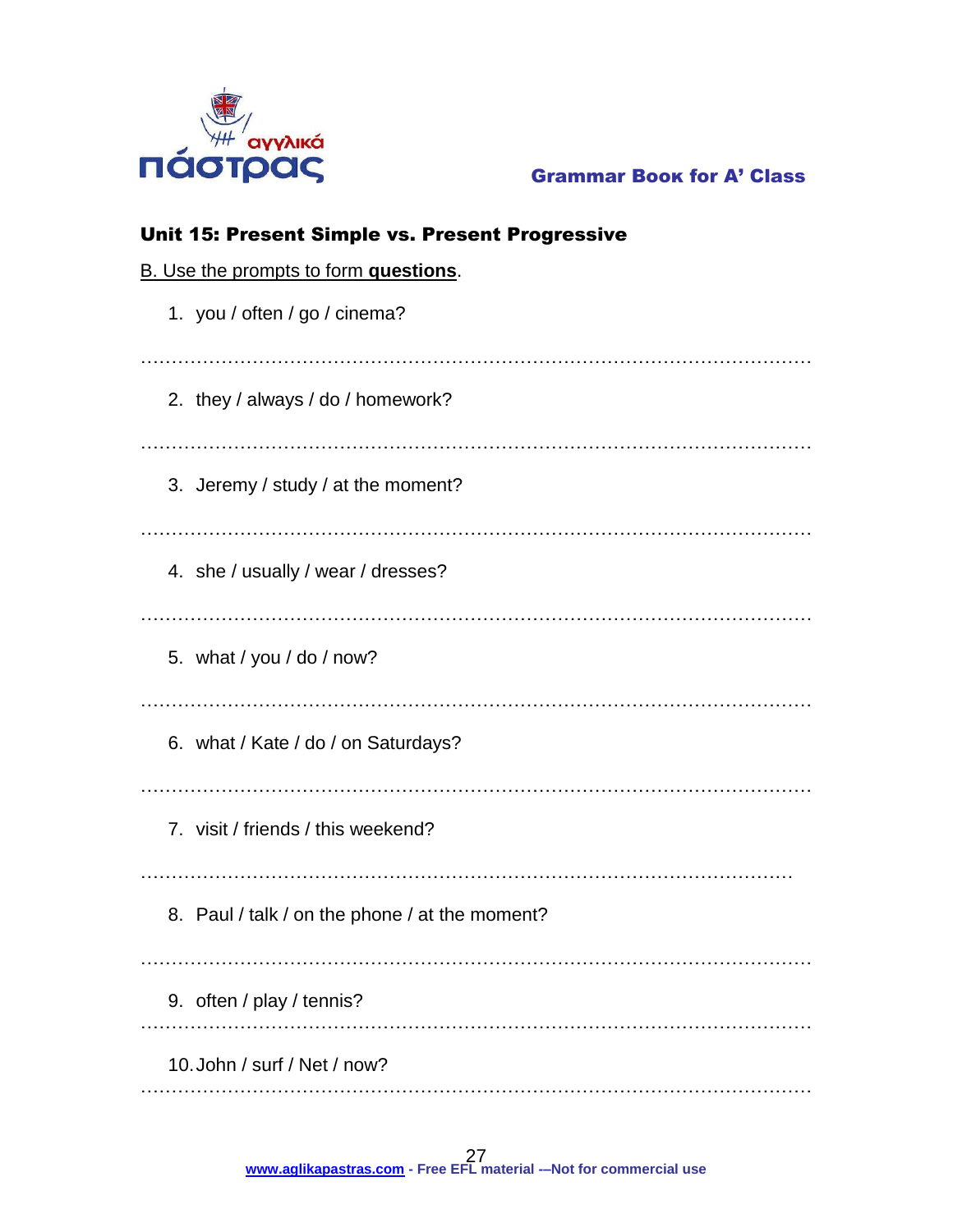

## Grammar Βοοκ for A' Class

## Unit 16: Was / Were

A. Circle the correct words.

- 1. Ann watched a horror film and she **was / were** scared.
- 2. It **were / was** hot in the summer.
- 3. -**Was / were** you at the cinema last night?

-Yes I **was / were**. The film **were / was** great!

- 4. We **were / was** hungry so we ordered a pizza.
- 5. -**Was / were** you in London last Christmas?

-No, we **wasn't / weren't**.

6. When Jack **was / were** a student, he **wasn't / weren't** good at Maths.

## B. Complete with the correct form of the verb **be**.

1. –Where ……………………… you last night?

-I ……………………… at home, I was out.

-……………………… you alone?

-No, I ……………………… alone. I ……………………… with my friends.

2. –………………………you at the concert last week? -No, I ……………………… . I ……………………… at the cinema.

-Really? We ……………………… at the concert, it ……………………… amazing!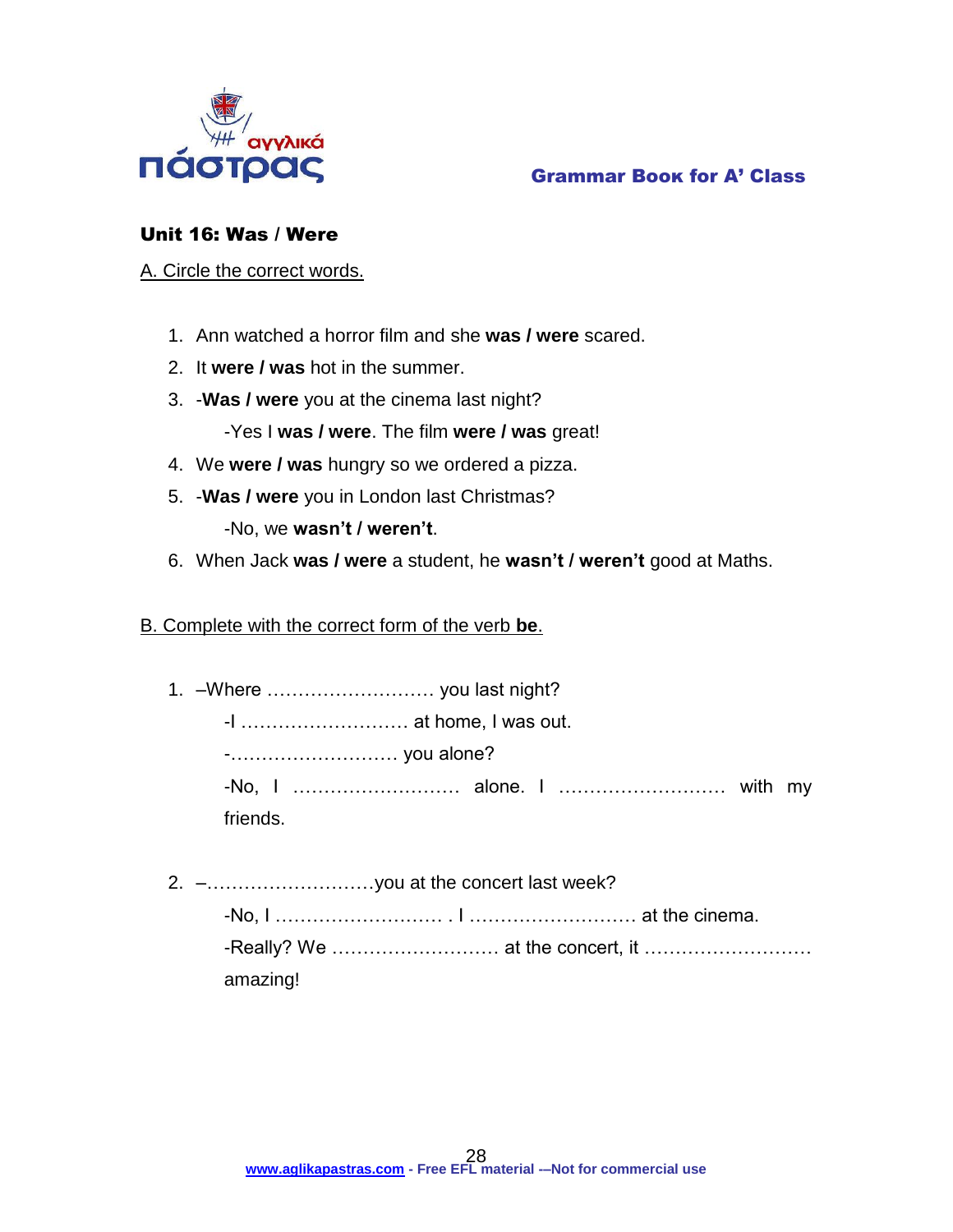

## Unit 17: Past Simple Affirmative (Regular & Irregular)

- 1. Write the **Past Simple** of the verbs below (e.g. play *played*).
- 1. cry □ …………………………
- 2. party …………………………
- 3. **write** …………………………
- 4. **go** …………………………
- 5. **have** …………………………
- 6. clean □ …………………………
- 7. prefer □ …………………………
- 8. **do** …………………………
- 9. walk □ ………………………
- 10.**see** …………………………
- 1. Complete the sentences using the **Past Simple** of the verbs in the box.

## **get \* play \* have \* leave \* have \* come \* do \* go \* surf \* watch**

| back at two o' clock. I  lunch and I |  |  |  |  |  |  |
|--------------------------------------|--|--|--|--|--|--|
|                                      |  |  |  |  |  |  |
|                                      |  |  |  |  |  |  |
|                                      |  |  |  |  |  |  |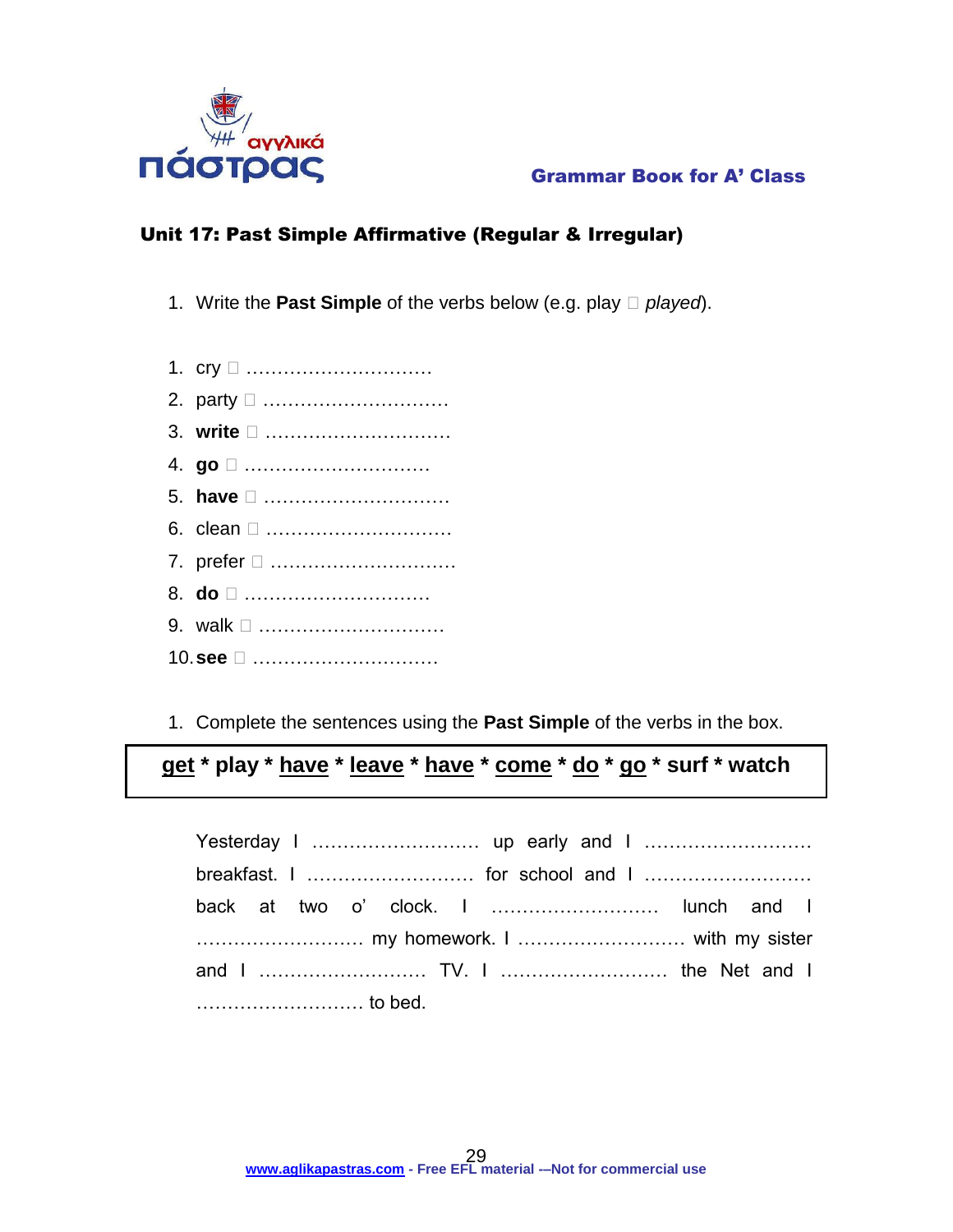

## Unit 18: Past Simple

A. Complete with the **Past Simple** of the verbs in brackets.

| Last night, I  (have) a strange dream. I |  |
|------------------------------------------|--|
|                                          |  |
|                                          |  |
|                                          |  |
|                                          |  |
|                                          |  |
|                                          |  |

B. Complete the dialogue with the **Past Simple** or the **Present Simple** of the verbs in brackets.

-……………………… (you/go) out last night?

-What film ……………………… (you/see)?

-We ……………………… (see) a comedy.

-……………………… (it/be) good? -Yes, it ……………………… (be) amazing. I ……………………… (love) comedies.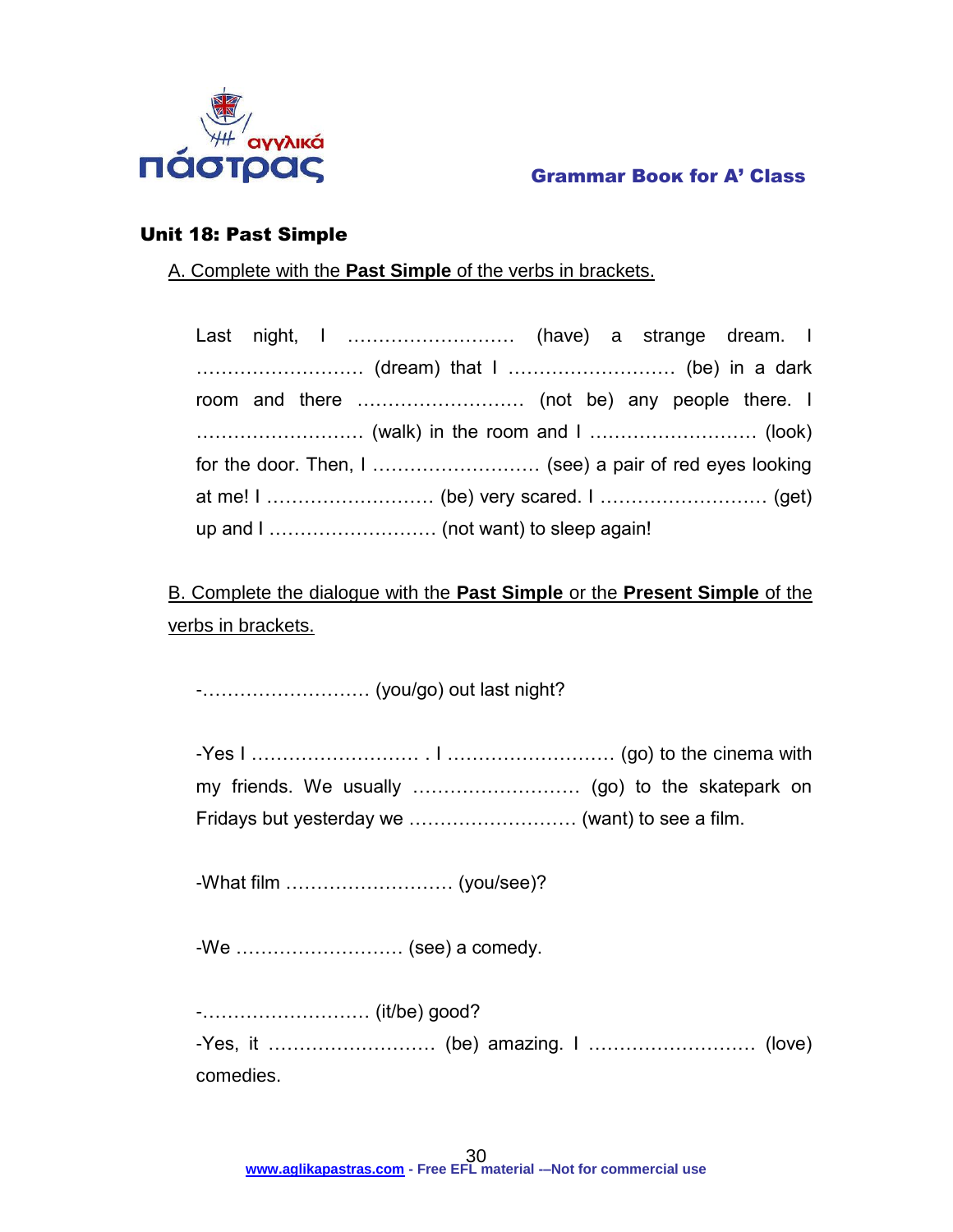

## Unit 19: be going to

## A. Complete the sentences. Use the future **going to** of the verbs in brackets.

|  | the afternoon? |  |  |
|--|----------------|--|--|
|  |                |  |  |
|  |                |  |  |
|  |                |  |  |
|  |                |  |  |
|  |                |  |  |
|  |                |  |  |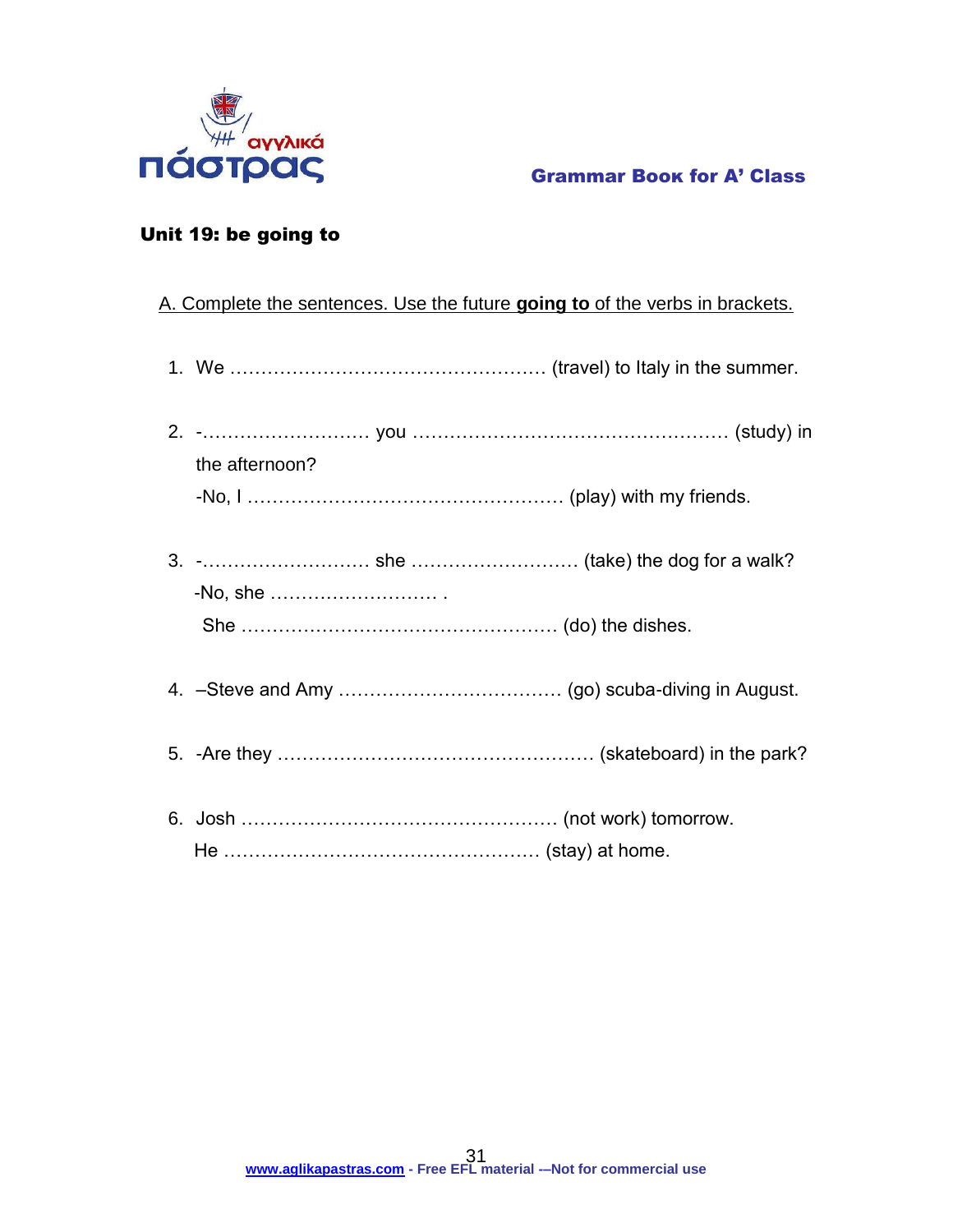

## Unit 19: be going to /present continuous

## B. Use the prompts to make sentences using **Future going to** or **Present Progressive with Future meaning**.

| 1. they / have / dinner / at a Chinese restaurant / Saturday ?     |  |  |  |  |
|--------------------------------------------------------------------|--|--|--|--|
| 2. Paul / clean / room / in the afternoon?                         |  |  |  |  |
| 3. Harry and Ron / go / school / with Hermione / tomorrow morning. |  |  |  |  |
| 4. we / go out / tonight ?                                         |  |  |  |  |
| 5. they / play / basketball / tomorrow?                            |  |  |  |  |
| 6. I / not swim / in the sea / at the weekend.                     |  |  |  |  |
| 7. Nick and Evelyn / go on holiday / in the summer.                |  |  |  |  |
| 8. you / help / us / with / dishes ?                               |  |  |  |  |
| 9. Ben / give / me / a lfit.                                       |  |  |  |  |
| 10, she / not have / dinner / with us.                             |  |  |  |  |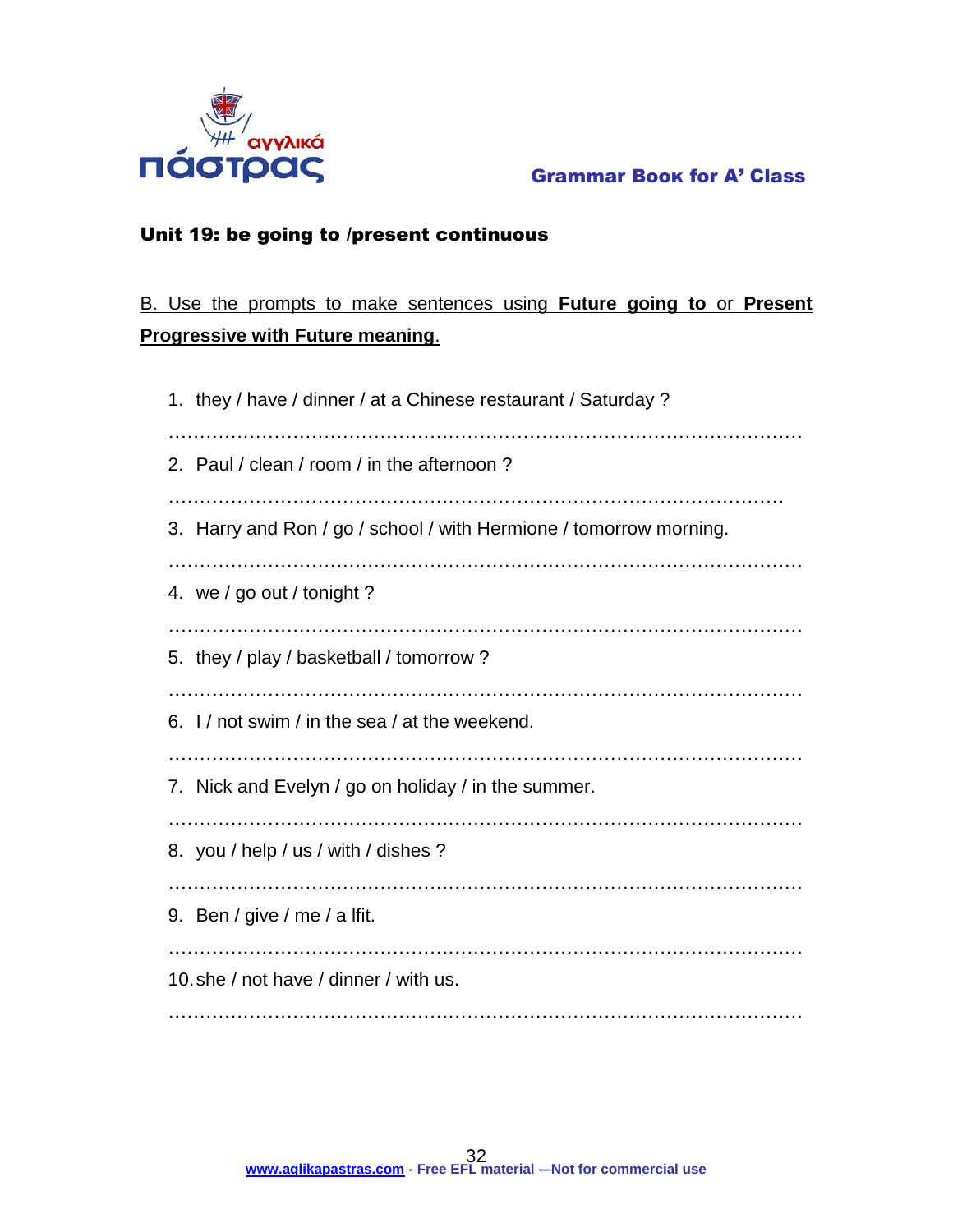

## Unit 20: Future Simple (Will)

## A. Complete with **will** or **won't**.

| with my children and my pets every day and one day, I |  |  |  |  |  |  |
|-------------------------------------------------------|--|--|--|--|--|--|
| travel to the moon!                                   |  |  |  |  |  |  |

## B. Match the two halves of the sentences.

- 1. Take a jacket with you  $\frac{c}{c}$  a. or the teacher will get angry.
- 
- 3. Don't forget your camera \_\_\_\_\_\_\_\_ e. or you'll get wet.
- 4. Talk louder d. or you'll fall.
- 5. Take a sandwich with you e. or you won't take any photos.
- 6. Go to bed early <u>section</u> that is not for you will get cold.
- 
- 
- 
- 10. Don't shout <u>second that it is a second in the second in or you'll get hungry.</u>
- 
- 2. Don't run so fast b. or you'll wake the baby up.
	-
	-
	-
	-
- 7. Study hard **g. or they won't hear you.**
- 8. Don't talk in class example in the set of the or you won't wake up on time.
- 9. Take an umbrella **i. or you won't do well at the test.** 
	-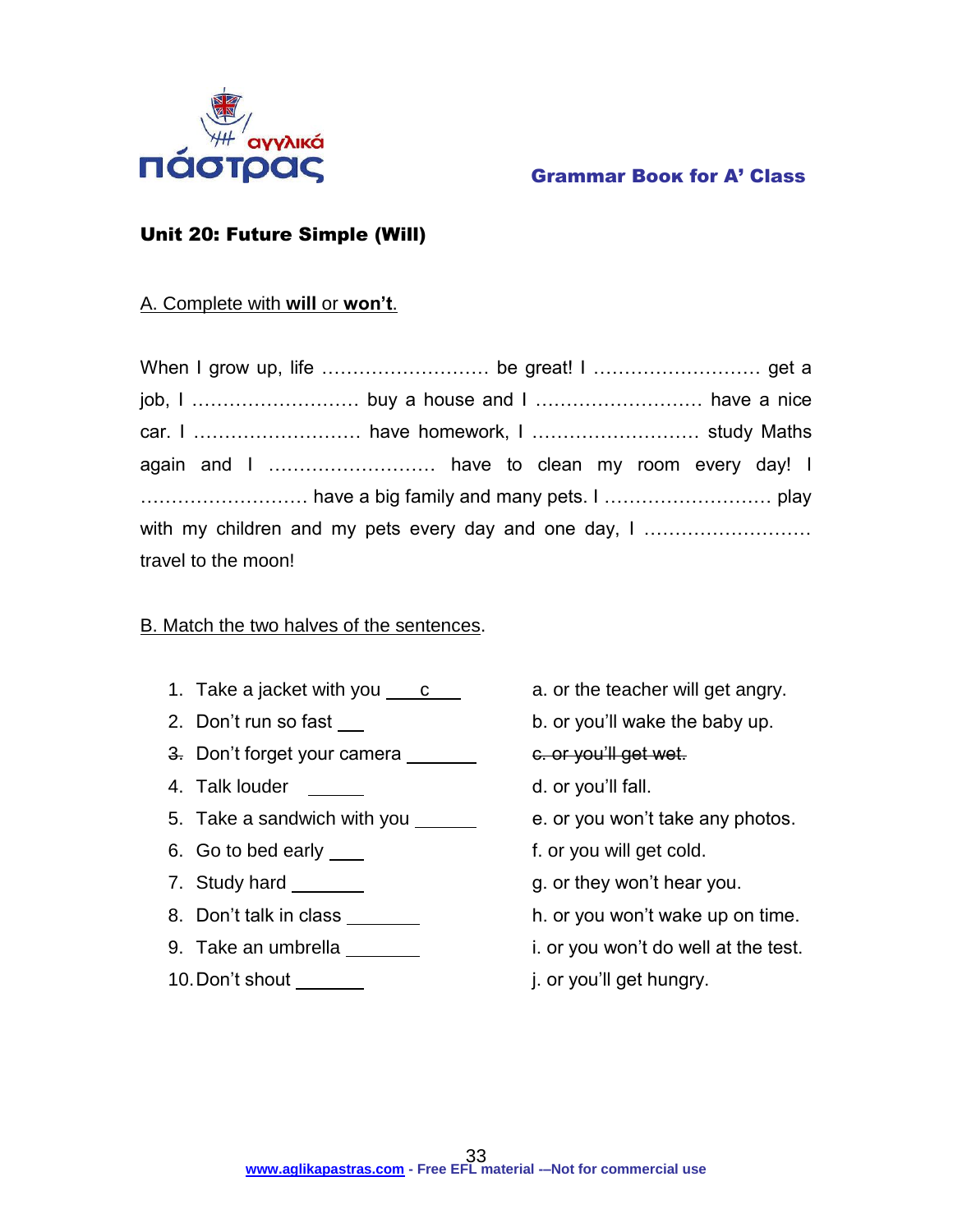

## Unit 21: Comparative / Superlative Forms

A. Complete the sentences with the **Comparative** or the **Superlative Form** of the adjectives in brackets.

- 1. Steve is …………………………………… (popular) than Lois.
- 2. This is the …………………………………… (interesting) book I have.
- 3. We are …………………………………… (young) than you.
- 4. This cat is …………………………………… (old) than my cat but it's …………………………………… (fast).
- 5. He is the …………………………………… (good) football player in the team.
- 6. Benjamin is the …………………………………… (boring) person I know.
- 7. This exercise is …………………………………… (difficult) than the others.
- 8. Today is the …………………………………… (hot) day of the summer.
- 9. This car is …………………………………… (new) than that car.